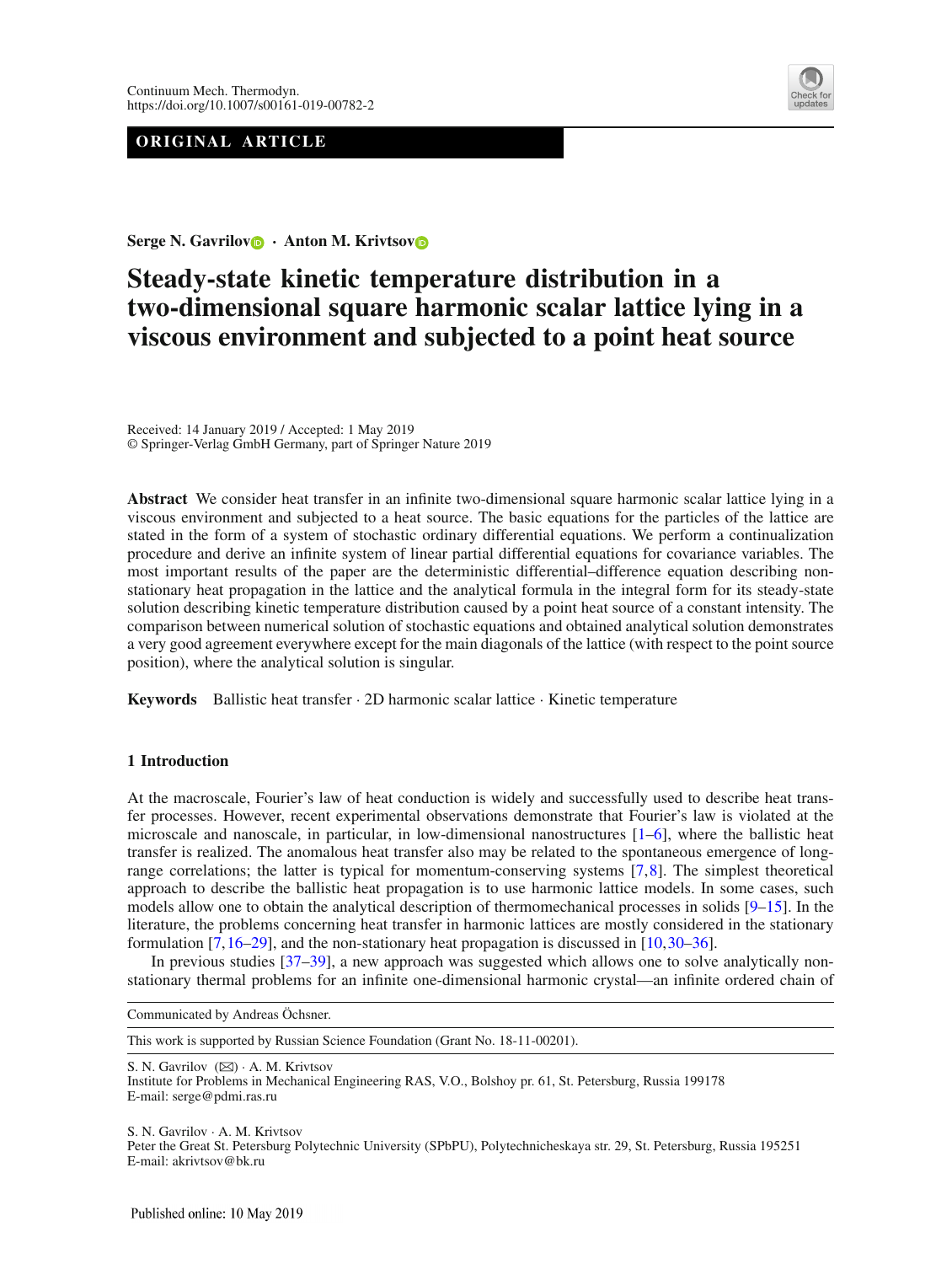

<span id="page-1-1"></span>**Fig. 1** Schematic of the lattice subjected to a point heat source: The particle, where the point heat source is applied, is shown by the red color; two orthogonal rows of the lattice that contain the heat source are shown by the blue color; the main diagonals of the lattice (with respect to the point heat source position) are shown by the green color (color figure online)

identical material particles, interacting via linear (harmonic) forces. In particular, a heat transfer equation was obtained that differs from the extended heat transfer equations suggested earlier [\[40](#page-19-3)[–43\]](#page-19-4); however, it is in an excellent agreement with molecular dynamics simulations and previous analytical estimates [\[31](#page-18-10)]. The properties of the solutions describing heat transfer in a one-dimensional harmonic crystal were discussed in [\[44](#page-19-5)[–46](#page-19-6)]. Later this approach was generalized [\[37](#page-19-1)[,38](#page-19-7),[47](#page-19-8)[–51](#page-19-9)] to a number of systems, namely, to an infinite one-dimensional crystal on an elastic substrate [\[47](#page-19-8)], to an infinite one-dimensional diatomic harmonic crystal [\[52](#page-19-10)], to a finite one-dimensional crystal [\[51](#page-19-9)], and to two- and three-dimensional infinite harmonic lattices [\[48](#page-19-11)[–50](#page-19-12)]. In most of the above-mentioned papers [\[37,](#page-19-1)[38](#page-19-7)[,44,](#page-19-5)[47](#page-19-8)[–51](#page-19-9)], only isolated systems were considered.

In recent paper [\[53](#page-19-13)], an infinite one-dimensional harmonic crystal that can exchange energy with its surroundings was considered. It was assumed that the crystal lies in a viscous environment (a gas or a liquid, e.g., the air) which causes an additional dissipative term in the equations of stochastic dynamics for the particles. Additionally, sources of heat supply were taken into account as an additional noise term in equations of motions. Unsteady heat conduction regimes as well as the steady-state kinetic temperature distribution caused by a point heat source of a constant intensity were investigated.

In the present paper, we generalize to the two-dimensional case the results obtained in paper [\[53](#page-19-13)]. We use the model of an infinite two-dimensional harmonic square scalar<sup>1</sup> lattice performing transverse oscillations. The schematic of the system is shown in Fig. [1.](#page-1-1) The aim of the paper is to develop an equation describing non-stationary heat propagation in the lattice and use this equation to obtain analytical formulas describing the steady-state kinetic temperature distribution caused by a point heat source of a constant intensity. The differences in methodology between the present paper and [\[53\]](#page-19-13) are:

– When deriving the differential–difference equation describing non-stationary propagation in the lattice, we avoid to use identities of the calculus of finite differences and instead inverse the corresponding finite difference operators, when necessary, in the Fourier domain. This significantly simplifies the formal procedure.

<span id="page-1-0"></span><sup>&</sup>lt;sup>1</sup> This means that the displacements are scalar quantities  $[50, 54-57]$  $[50, 54-57]$ .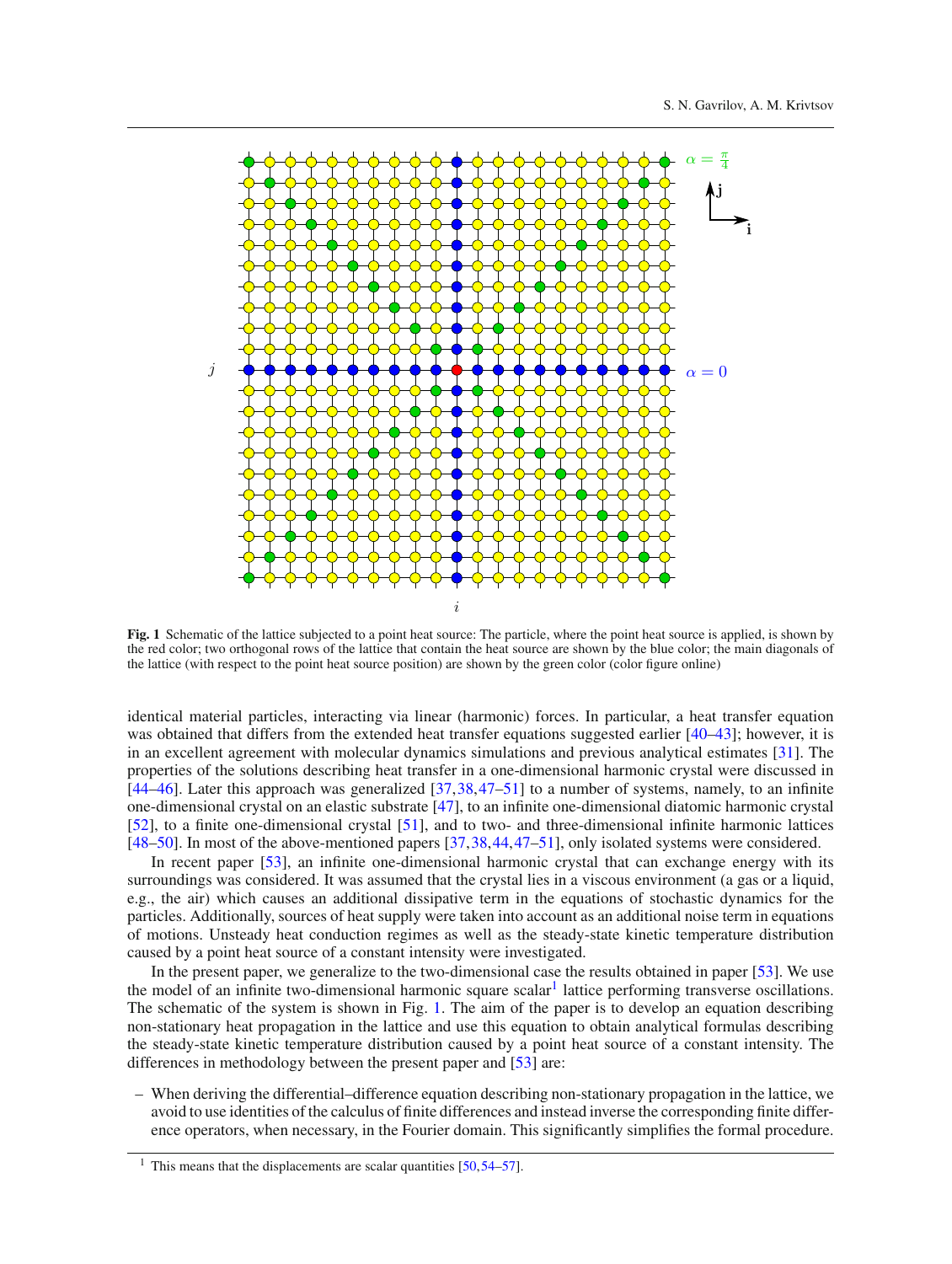Accordingly, we do not introduce into consideration the quantities, which we call "non-local temperatures" in [\[53\]](#page-19-13) (Section 4) and deal with covariance variables only.

- Since the two-dimensional case is more complicated, the steady-state solution for the kinetic temperature is obtained as a solution of the stationary equations for covariances of the particle velocities (in [\[53\]](#page-19-13), the steady-state solution was found as a limiting case for the corresponding unsteady solution).
- The investigation of unsteady heat conduction regimes is beyond the scope of this paper.

The paper is organized as follows. In Sect. [2,](#page-2-0) we consider the formulation of the problem. In Sect. [2.1,](#page-2-1) some general notation is introduced. In Sect. [2.2,](#page-2-2) we state the basic equations for the lattice particles in the form of a system of stochastic differential equations. In Sect. [2.3,](#page-3-0) we introduce and deal with infinite set of covariance variables. These are the mutual covariances of all the particle velocities and all the displacements for all pairs of particles. We use the Itô lemma to derive (see [\[53\]](#page-19-13), Appendix A) an infinite deterministic system of ordinary differential equations which follows from the equations of stochastic dynamics. This system can be transformed into an infinite system of differential–difference equations involving only the covariances for the particle velocities. In Sect. [3,](#page-4-0) we introduce a vectorial continuous spatial variable and write the finite difference operators involved in the equation for covariances as compositions of finite difference operators and operators of differentiation. In Sect. [4,](#page-6-0) we perform an asymptotic uncoupling of the equation for covariances. Provided that the introduced continuous spatial variable can characterize the behavior of the lattice, one can distinguish between slow motions, which are related to the heat propagation, and vanishing fast motions [\[37](#page-19-1),[47–](#page-19-8) [50](#page-19-12)[,58](#page-19-16)], which are not considered in the paper. Slow motions can be described by a coupled infinite system of second-order hyperbolic partial differential equations for the continualized covariances of velocities. The kinetic temperature is introduced as a quantity proportional to the variance of the particle velocities. In Sect. [5,](#page-7-0) we obtain an analytical expression in the integral form for the steady-state solution describing the kinetic temperature distribution caused by a point source of a constant intensity (the corresponding calculations can be found in Appendices [A](#page-0-0) and [B\)](#page-2-0). In Sect. [6,](#page-9-0) we present the results of the numerical solution of the initial value problem for the system of stochastic differential equations and compare them with the obtained analytical solution. In Conclusion (Sect. [7\)](#page-13-0), we discuss the basic results of the paper.

## <span id="page-2-0"></span>**2 Mathematical formulation**

#### <span id="page-2-1"></span>2.1 Notation

In the paper, we use the following general notation:

- *t* is the time;
- $H(\cdot)$  is the Heaviside function;
- $\delta(\cdot)$  is the Dirac delta function in a two-dimensional space;
- $\delta_1(\cdot)$  is the Dirac delta function in a one-dimensional space;
- $\langle \cdot \rangle$  is the expected value for a random quantity;
- $\delta_{p;q}$  is the Kronecker delta ( $\delta_{p;q} = 1$  if  $p = q$ , and  $\delta_{p;q} = 0$  otherwise);
	- $\overline{Z}$  is the set of all integers;
	- $\mathbb R$  is the set of all real numbers.

#### <span id="page-2-2"></span>2.2 Stochastic lattice dynamics

Consider the following infinite system of stochastic ordinary differential equations [\[59](#page-19-17)[,60](#page-19-18)]:

<span id="page-2-3"></span>
$$
dv_{i,j} = F_{i,j} dt + b_{i,j} dW_{i,j}, \t du_{i,j} = v_{i,j} dt,
$$
\n(2.1)

<span id="page-2-4"></span>
$$
F_{i,j} = \omega_0^2 \mathcal{L}_{i,j} u_{i,j} - \eta v_{i,j},
$$
\n(2.2)

$$
dW_{i,j} = \rho_{i,j}\sqrt{dt},\tag{2.3}
$$

$$
\omega_0 \stackrel{\text{def}}{=} \sqrt{C/m},\tag{2.4}
$$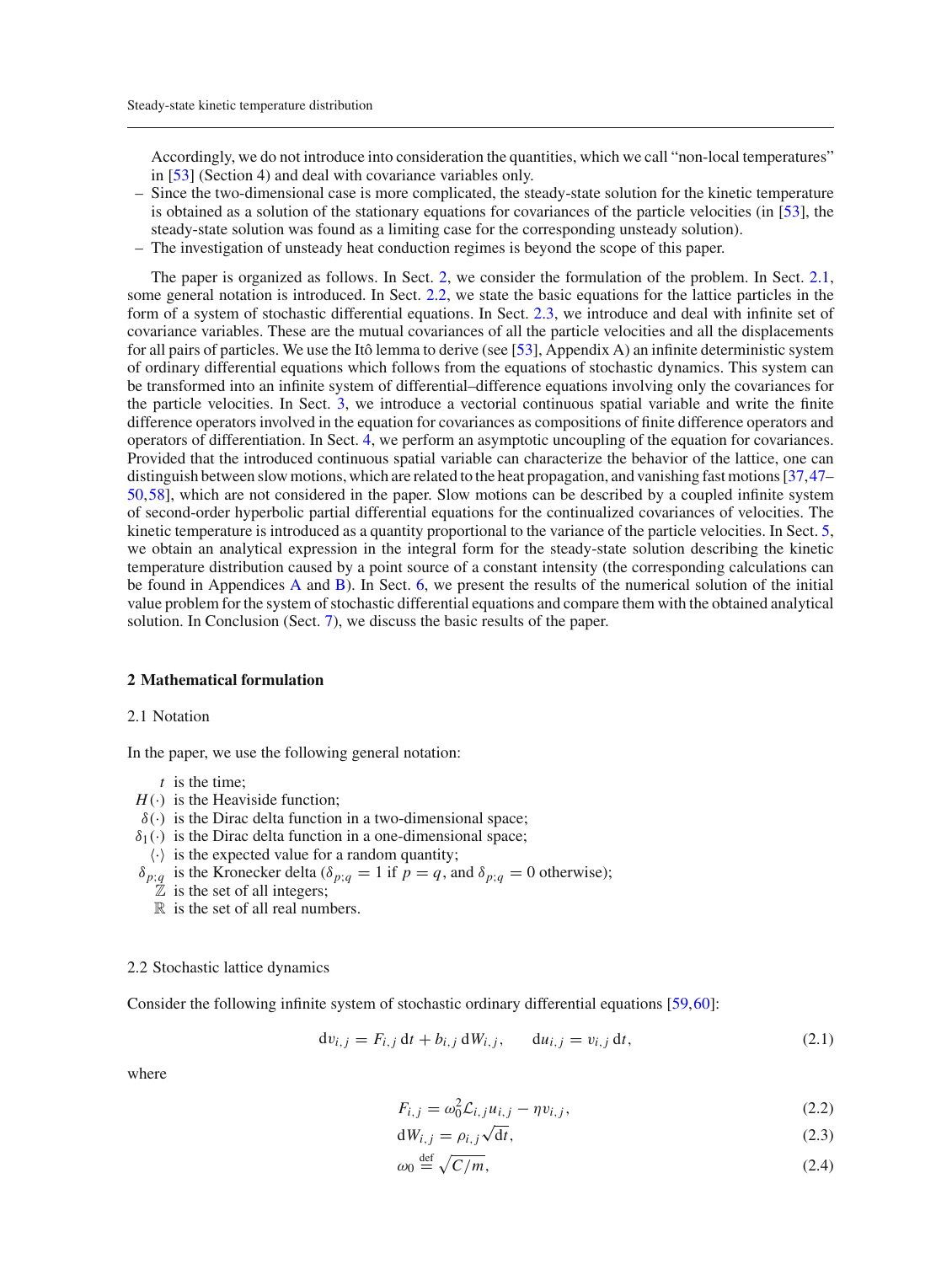Here *i*,  $j \in \mathbb{Z}$  are arbitrary integers which describes the position of a particle in the square lattice; the stochastic processes  $u_{i,j}(t)$  and  $v_{i,j}(t)$  are the displacement and the particle velocity, respectively;  $F_{i,j}$  is the force on the particle;  $W_{i,j}$  is uncorrelated Wiener processes [\[59,](#page-19-17)[60](#page-19-18)];  $b_{i,j}(t)$  is the intensity of the random external excitation; η is the specific viscosity for the environment; *C* is the bond stiffness; *m* is the mass of a particle;  $\mathcal{L}_{i,j}$  is the linear finite difference operator describing an infinite two-dimensional stretched square scalar lattice with nearest-neighbor interactions performing out-of-plane vibrations:

<span id="page-3-7"></span>
$$
\mathcal{L}_i u_{i,j} = u_{i+1,j} - 2u_{i,j} + u_{i-1,j},\tag{2.5}
$$

$$
\mathcal{L}_{i,j}u_{i,j} = \mathcal{L}_i u_{i,j} + \mathcal{L}_j u_{i,j}.
$$
\n(2.6)

The normal random variables  $\rho_{i,j}$  are such that

<span id="page-3-4"></span>
$$
\langle \rho_{i,j} \rangle = 0, \qquad \langle \rho_{i,j} \rho_{k,l} \rangle = \delta_{i,k} \delta_{j,l} \tag{2.7}
$$

and they are assumed to be independent of  $u_i$  and  $v_i$ . The initial conditions are zero: for all *i*, *j* 

<span id="page-3-2"></span>
$$
u_{i,j}(0) = 0, \qquad v_{i,j}(0) = 0. \tag{2.8}
$$

In the case  $b_{i,j} \equiv b$ , Eq. [\(2.1\)](#page-2-3) are the Langevin equations [\[61](#page-19-19),[62\]](#page-19-20) for a two-dimensional harmonic stretched square lattice surrounded by a viscous environment (e.g., a gas or a liquid). Assuming that *bi*,*<sup>j</sup>* may depend on *i*, *j*, we introduce a natural generalization of the Langevin equation which allows one to describe the possibility of an external heat excitation (e.g., laser excitation) [\[53\]](#page-19-13). This external excitation is assumed to be localized in space:

<span id="page-3-3"></span>
$$
b_{i,j} \equiv 0 \quad \text{if} \quad \max\{i,j\} > R \tag{2.9}
$$

for some  $R > 0$ , and much more intensive than the stochastic influence caused by a nonzero temperature of the environment. Therefore, we neglect in [\(2.1\)](#page-2-3) the stochastic term, which variance does not depend on *i* and *j*, that models the influence from the environment.<sup>[2](#page-3-1)</sup> Note that zero initial conditions  $(2.8)$  and requirement  $(2.9)$ guarantee that there are no sources at the infinity, and thus, we do not need additional boundary conditions at the infinity.

#### <span id="page-3-0"></span>2.3 The dynamics of covariances

According to [\(2.2\)](#page-2-4),  $F_{i,j}$  is linear functions of  $u_{i,j}$ ,  $v_{i,j}$ . Taking this fact into account together with [\(2.7\)](#page-3-4) and [\(2.8\)](#page-3-2), we see that for all *t*

$$
\langle u_{i,j} \rangle = 0, \qquad \langle v_{i,j} \rangle = 0. \tag{2.10}
$$

Following  $[53, 63]$  $[53, 63]$  $[53, 63]$  $[53, 63]$ , consider the infinite sets of covariance variables<sup>3</sup>

<span id="page-3-6"></span>
$$
\xi_{p,q;r,s} \stackrel{\text{def}}{=} \langle u_{p,q} u_{r,s} \rangle, \qquad v_{p,q;r,s} \stackrel{\text{def}}{=} \langle u_{p,q} v_{r,s} \rangle, \qquad \kappa_{p,q;r,s} \stackrel{\text{def}}{=} \langle v_{p,q} v_{r,s} \rangle,
$$
 (2.11)

and the quantities

<span id="page-3-8"></span>
$$
\beta_{p,q;r,s} \stackrel{\text{def}}{=} \delta_{p;r} \delta_{q;s} b_{p,q} b_{r,s}. \tag{2.12}
$$

In the last formula, we take into account the second formula of [\(2.7\)](#page-3-4). Thus, the variables  $\xi_{p,q;r,s}$ ,  $v_{p,q;r,s}$  $\kappa_{p,q;r,s}$  are defined for any pair of lattice particles. For simplicity, in what follows we drop all the subscripts, i.e.,  $\xi \stackrel{\text{def}}{=} \xi_{p,q;r,s}$  etc. By definition, we also put  $\xi^{\top} \stackrel{\text{def}}{=} \xi_{r,s;p,q}$  etc. Now we differentiate variables [\(2.11\)](#page-3-6) with

<span id="page-3-1"></span><sup>&</sup>lt;sup>2</sup> To consider the full problem with a nonzero temperature of the environment, we need to take into account the processes of thermal equilibration (the fast motions) being coupled with the heat propagation. The preliminary calculations show that the presence of the viscous environment makes the problem to be much more complicated in comparison with the conservative case considered, e.g., in [\[50\]](#page-19-12). At the same time, in the framework of this general problem, the processes of heat transfer can be easily separated, and due to linearity of the general problem, they described by exactly the same equations as ones formulated in this paper.

<span id="page-3-5"></span><sup>3</sup> We use commas to separate the subscripts related to one particle and semicolon to separate the subscripts related to different particles.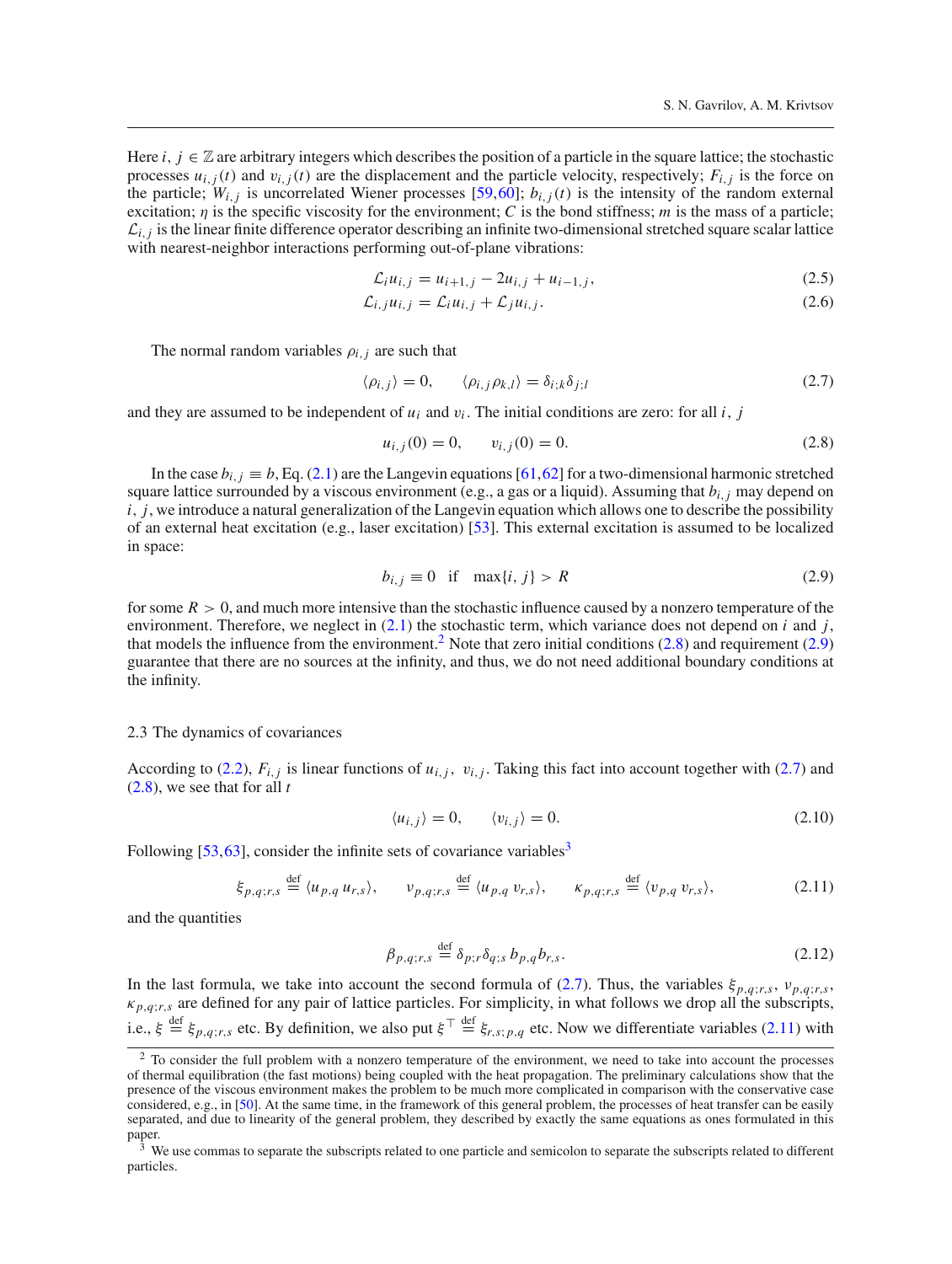respect to time taking into account the equations of motion [\(2.1\)](#page-2-3). This yields the following closed system of differential equations for the covariances (see  $[53]$  $[53]$ , Appendix A):

<span id="page-4-1"></span>
$$
\partial_t \xi = \nu + \nu^+,
$$
  
\n
$$
\partial_t \nu + \eta \nu = \omega_0^2 \mathcal{L}_{r,s} \xi + \kappa,
$$
  
\n
$$
\partial_t \kappa + 2\eta \kappa = \omega_0^2 \mathcal{L}_{p,q} \nu + \omega_0^2 \mathcal{L}_{r,s} \nu^\top + \beta,
$$
\n(2.13)

where ∂*<sup>t</sup>* is the operator of differentiation with respect to time; *Lp*,*<sup>q</sup>* and *Lr*,*<sup>s</sup>* are the linear difference operators defined by [\(2.6\)](#page-3-7) that act on  $\xi_{p,q;r,s}$ ,  $v_{p,q;r,s}$ ,  $\kappa_{p,q;r,s}$ ,  $\beta_{p,q;r,s}$  with respect to the first pair of subscripts p, q and the second one *r*, *s*, respectively. Now we introduce the symmetric and antisymmetric difference operators

$$
2\mathcal{L}^{\mathcal{S}} \stackrel{\text{def}}{=} \mathcal{L}_{p,q} + \mathcal{L}_{r,s}, \qquad 2\mathcal{L}^{\mathcal{A}} \stackrel{\text{def}}{=} \mathcal{L}_{p,q} - \mathcal{L}_{r,s}, \tag{2.14}
$$

and the symmetric and antisymmetric parts of the variable ν:

$$
2\nu^{\text{S}} \stackrel{\text{def}}{=} \nu + \nu^{\text{T}}, \qquad 2\nu^{\text{A}} \stackrel{\text{def}}{=} \nu - \nu^{\text{T}}.
$$

Note that  $\xi$  and  $\kappa$  are symmetric variables. Now equations [\(2.13\)](#page-4-1) can be rewritten as follows:

$$
\partial_t \xi = 2\nu^S, \qquad (\partial_t + 2\eta)\kappa = 2\omega_0^2 \mathcal{L}^S \nu^S + 2\omega_0^2 \mathcal{L}^A \nu^A + \beta, \tag{2.16}
$$

$$
(\partial_t + \eta)\nu^A = -\omega_0^2 \mathcal{L}^A \xi, \qquad (\partial_t + \eta)\nu^S = \omega_0^2 \mathcal{L}^S \xi + \kappa. \tag{2.17}
$$

This system of equations can be reduced (see [\[53](#page-19-13)]) to one equation of the fourth order in time for covariances of the particle velocities  $\kappa$ :

<span id="page-4-2"></span>
$$
((\partial_t + \eta)^2 (\partial_t^2 + 2\eta \partial_t - 4\omega_0^2 \mathcal{L}^S) + 4(\omega_0^2 \mathcal{L}^A)^2) \kappa = (\partial_t + \eta)(\partial_t^2 + \eta \partial_t - 2\omega_0^2 \mathcal{L}^S) \beta. \tag{2.18}
$$

In what follows, we deal with Eq. [\(2.18\)](#page-4-2). This equation can describe a wide class of systems. For example, in the simplest particular case  $\mathcal{L}_{i,i}u_{i,j} = -u_{i,j}$ , it can be used to obtain the classical results [\[60](#page-19-18),[64\]](#page-19-22) concerning time evolution of the variance of the velocity for a single stochastic oscillator with additive noise.

According to Eqs.  $(2.8)$  and  $(2.11)$ , we supplement Eq.  $(2.18)$  with zero initial conditions. We state these conditions in the following form, which is conventional for distributions (or generalized functions) [\[65](#page-19-23)]:

<span id="page-4-5"></span>
$$
\kappa\big|_{t<0}\equiv 0.\tag{2.19}
$$

To take into account nonzero classical initial conditions, one needs to add the corresponding singular terms (in the form of a linear combination of  $\delta(t)$  and its derivatives) to the right-hand sides of the corresponding equations [\[65\]](#page-19-23).

Let us note that Eq.  $(2.18)$  is a deterministic equation. What is also important is that  $(2.18)$  is a closed equation. Thus, the thermal processes do not depend on any property of the cumulative distribution functions for the displacements and the particle velocities other than the covariance variables used above.

#### <span id="page-4-0"></span>**3 Continualization of the finite difference operators**

Following [\[38](#page-19-7)[,53,](#page-19-13)[63](#page-19-21)], we introduce the discrete spatial variables

<span id="page-4-3"></span>
$$
k \stackrel{\text{def}}{=} p + r, \qquad l \stackrel{\text{def}}{=} q + s \tag{3.1}
$$

and the discrete correlational variables

<span id="page-4-4"></span>
$$
m \stackrel{\text{def}}{=} r - p, \qquad n \stackrel{\text{def}}{=} s - q. \tag{3.2}
$$

instead of discrete variables  $p$ ,  $q$ ,  $r$ ,  $s$ . We can also formally introduce the continuous vectorial spatial variable

$$
\mathbf{x} \stackrel{\text{def}}{=} \frac{a}{2}(k\mathbf{i} + l\mathbf{j}),\tag{3.3}
$$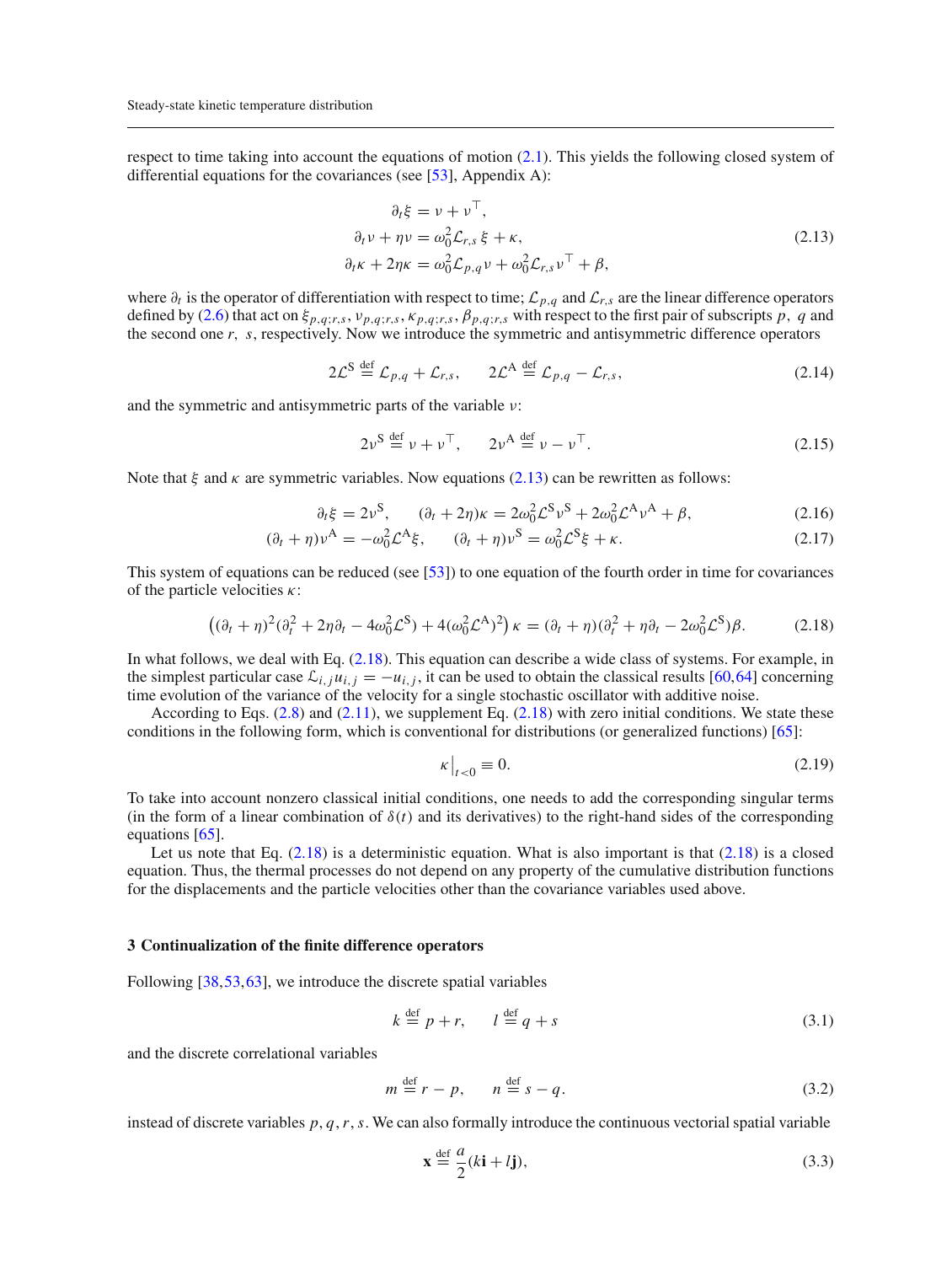where *a* is the lattice constant (the distance between neighboring particles along a row) and **i** and **j** are orthogonal unit vectors (the directions of the principal axes of the lattice, see Fig. [1\)](#page-1-1). In what follows, we represent **x** also in the following form:

<span id="page-5-4"></span>
$$
\mathbf{x} \stackrel{\text{def}}{=} x_1 \mathbf{i} + x_2 \mathbf{j},\tag{3.4}
$$

where  $x_1$ ,  $x_2$  are the spatial coordinates in the lattice.

To perform the continualization, we assume that the lattice constant is a small quantity and introduce a dimensionless formal small parameter  $\epsilon$  in the following way:

$$
a = \epsilon \bar{a},\tag{3.5}
$$

where  $\bar{a} = O(1)$ . To preserve the speed of sound in the lattice

$$
c \stackrel{\text{def}}{=} a\omega_0 \tag{3.6}
$$

as a quantity of order  $O(1)$ , we additionally assume that

<span id="page-5-1"></span>
$$
\omega_0 = \epsilon^{-1} \bar{\omega}_0,\tag{3.7}
$$

where  $\bar{\omega}_0 = O(1)$ . Thus,  $c = \bar{a}\bar{\omega}_0 = O(1)$ . The basic assumption that allows one to perform the continualization is that any quantity  $\zeta_{p,q;r,s}$  defined by [\(2.11\)](#page-3-6) or [\(2.12\)](#page-3-8) can be calculated as a value of a smooth function  $\hat{\zeta}_{m,n}(\mathbf{x})$  of the continuous spatial slowly varying coordinate  $\mathbf{x} = \frac{1}{2} \epsilon \bar{a} (k \mathbf{i} + l \mathbf{j})$  and the discrete correlational variables *m* and *n*:

<span id="page-5-3"></span>
$$
\zeta_{m,n}(\mathbf{x}) = \zeta_{p,q;r,s}.\tag{3.8}
$$

In accordance with Eqs.  $(3.1)$  and  $(3.2)$ , one has

$$
\mathcal{L}_{p,q}\zeta_{p,q;r,s} = \hat{\zeta}_{m-1,n}\left(\mathbf{x} + \frac{a}{2}\mathbf{i}\right) + \hat{\zeta}_{m+1,n}\left(\mathbf{x} - \frac{a}{2}\mathbf{i}\right) \n+ \hat{\zeta}_{m,n-1}\left(\mathbf{x} + \frac{a}{2}\mathbf{j}\right) + \hat{\zeta}_{m,n+1}\left(\mathbf{x} - \frac{a}{2}\mathbf{j}\right) - 4\hat{\zeta}_{m,n}(\mathbf{x}), \n\mathcal{L}_{r,s}\zeta_{p,q;r,s} = \hat{\zeta}_{m+1,n}\left(\mathbf{x} + \frac{a}{2}\mathbf{i}\right) + \hat{\zeta}_{m-1,n}\left(\mathbf{x} - \frac{a}{2}\mathbf{i}\right) \n+ \hat{\zeta}_{m,n+1}\left(\mathbf{x} + \frac{a}{2}\mathbf{j}\right) + \hat{\zeta}_{m,n-1}\left(\mathbf{x} - \frac{a}{2}\mathbf{j}\right) - 4\hat{\zeta}_{m,n}(\mathbf{x}).
$$
\n(3.9)

Applying the Taylor theorem to these formulas yields

<span id="page-5-0"></span>
$$
\mathcal{L}_{p,q}\zeta_{p,q;r,s} = \mathcal{L}_{m,n}\hat{\zeta}_{m,n} + \frac{a}{2}\partial_{x_1}(\hat{\zeta}_{m-1,n} - \hat{\zeta}_{m+1,n}) \n+ \frac{a}{2}\partial_{x_2}(\hat{\zeta}_{m,n-1} - \hat{\zeta}_{m,n+1}) + o(\epsilon^2), \n\mathcal{L}_{r,s}\zeta_{p,q;r,s} = \mathcal{L}_{m,n}\hat{\zeta}_{m,n} + \frac{a}{2}\partial_{x_1}(\hat{\zeta}_{m+1,n} - \hat{\zeta}_{m-1,n}) \n+ \frac{a}{2}\partial_{x_2}(\hat{\zeta}_{m,n+1} - \hat{\zeta}_{m,n-1}) + o(\epsilon^2).
$$
\n(3.10)

An alternative way of continualization can be realized by letting the number of particles diverge, rather than invoking an increasingly small separation [\[66\]](#page-19-24). Despite the algorithmic difference, these approaches apparently lead to the same result, although application of the first approach to an infinite system seems to be more straightforward.

Now we perform the continualization of the operators  $\mathcal{L}^{S}$ ,  $\mathcal{L}^{A}$ . Using [\(3.10\)](#page-5-0), we obtain

<span id="page-5-2"></span>
$$
\mathcal{L}^{\mathcal{S}} = \mathcal{L}_{m,n} + O(\epsilon^2),\tag{3.11}
$$

$$
\mathcal{L}^{\mathcal{A}} = -\frac{a}{2} \mathcal{D}_m \partial_{x_1} - \frac{a}{2} \mathcal{D}_n \partial_{x_2} + O(\epsilon^2). \tag{3.12}
$$

$$
\mathcal{D}_n f_n = f_{n+1} - f_{n-1}.\tag{3.13}
$$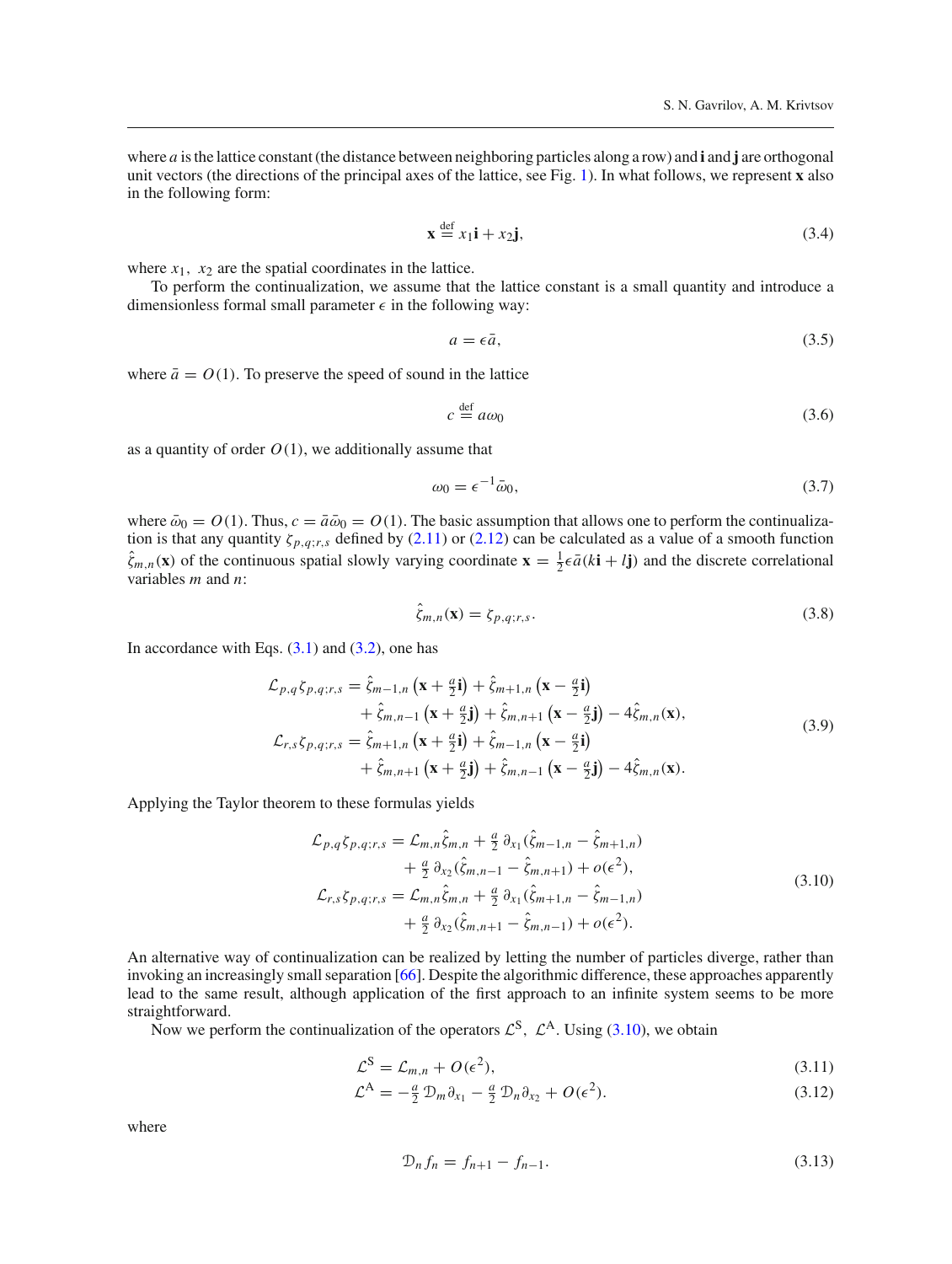# <span id="page-6-0"></span>**4 Slow motions**

Taking into account assumption  $(3.7)$ , Eq.  $(2.18)$  can be rewritten in the following form:

<span id="page-6-1"></span>
$$
\begin{aligned} \left( (\partial_t + \eta)^2 \left( \epsilon^2 (\partial_t^2 + 2\eta \partial_t) - 4\bar{\omega}_0^2 \mathcal{L}^S \right) + 4 \frac{\bar{\omega}_0^4}{\epsilon^2} (\mathcal{L}^A)^2 \right) &\kappa \\ &= (\partial_t + \eta) \left( \epsilon^2 (\partial_t^2 + \eta \partial_t) - 2\bar{\omega}_0^2 \mathcal{L}^S \right) &\beta. \end{aligned} \tag{4.1}
$$

Equation [\(4.1\)](#page-6-1) is a differential equation whose highest derivative with respect to *t* is multiplied by a small parameter. Therefore, one can expect the existence of two types of solutions, namely solutions slowly varying in time and fast varying in time [\[67](#page-19-25),[68\]](#page-19-26). The presence of fast and slow motions is a standard property of statistical systems. Fast motions are oscillations of temperature caused by equilibration of kinetic and potential energies. Slow motions are related to macroscopic heat propagation.

Considering slow motions, we assume that

<span id="page-6-2"></span>
$$
\epsilon^2(\partial_t^2 + 2\eta \partial_t)\kappa \ll \bar{\omega}_0^2 \mathcal{L}^S \kappa, \qquad \epsilon^2(\partial_t^2 + \eta \partial_t)\beta \ll \bar{\omega}_0^2 \mathcal{L}^S \beta.
$$
 (4.2)

Vanishing solutions [\[37](#page-19-1)[,47](#page-19-8)[–50\]](#page-19-12) that characterize fast motions, which do not satisfy [\(4.2\)](#page-6-2), are not considered in this paper.

Now, taking into account Eqs. [\(3.11\)](#page-5-2) and [\(3.12\)](#page-5-2), we drop the higher-order terms and rewrite equation [\(4.1\)](#page-6-1) in the form of an equation for slow motions:

<span id="page-6-3"></span>
$$
\left( (\partial_t + \eta)^2 \mathcal{L}_{m n} - \frac{c^2}{4} \left( \mathcal{D}_m \partial_{x_1} + \mathcal{D}_n \partial_{x_2} \right)^2 \right) \hat{\kappa}_{m,n} = \frac{1}{2} (\partial_t + \eta) \mathcal{L}_{m,n} \hat{\beta}_{m,n}, \tag{4.3}
$$

where quantity  $\beta_{m,n}(\mathbf{x})$  is introduced in accordance with Eq. [\(3.8\)](#page-5-3). Note that according to [\(2.12\)](#page-3-8),  $\beta_{m,n} = 0$  if  $m \neq 0$  or  $n \neq 0$ , thus

$$
\hat{\beta}_{m,n} = \hat{\beta}_{0,0}(\mathbf{x}) \delta_{m;0} \delta_{n;0}.
$$
\n(4.4)

We identify the following quantities depending on the continuous variable **x**

<span id="page-6-8"></span>
$$
T \equiv \theta_{0,0}(x,t) \stackrel{\text{def}}{=} m k_{\text{B}}^{-1} \hat{\kappa}_{0,0}(\mathbf{x},t), \tag{4.5}
$$

$$
\chi(\mathbf{x}, t) \stackrel{\text{def}}{=} \frac{1}{2} m k_{\text{B}}^{-1} \hat{\beta}_{0,0}(\mathbf{x}, t). \tag{4.6}
$$

as the kinetic temperature and the heat supply intensity, respectively. Here  $k_B$  is the Boltzmann constant. We also introduce the following notation:

<span id="page-6-7"></span>
$$
\theta_{m,n}(x,t) \stackrel{\text{def}}{=} mk_{\mathcal{B}}^{-1} \hat{\kappa}_{m,n}(\mathbf{x},t). \tag{4.7}
$$

Now Eq. [\(4.3\)](#page-6-3) can be rewritten as the following infinite system of PDE describing non-stationary heat propagation in the lattice: [4](#page-6-4)

<span id="page-6-5"></span>
$$
\left( (\partial_t + \eta)^2 \mathcal{L}_{m,n} - \frac{c^2}{4} \left( \mathcal{D}_m \partial_{x_1} + \mathcal{D}_n \partial_{x_2} \right)^2 \right) \theta_{m,n} = (\partial_t \chi + \eta \chi) \mathcal{L}_{m,n} \delta_{m;0} \delta_{n;0}.
$$
\n(4.8)

The initial conditions that corresponds to Eq.  $(2.19)$  are

<span id="page-6-6"></span>
$$
\left.\theta_{m,n}(\mathbf{x},t)\right|_{t<0}\equiv 0.\tag{4.9}
$$

In the particular case where  $\eta = 0$ ,  $\chi \propto \delta(t)$ , system [\(4.8\)](#page-6-5) was obtained and investigated in [\[50](#page-19-12)]. In the latter case, the derivation of the corresponding system of PDE is much simpler, since it can be based on consideration of system of ordinary differential equations with random initial conditions instead of system of stochastic equations [\(2.1\)](#page-2-3).

Note that Eq. [\(4.8\)](#page-6-5) for slow motions involve only the product  $c = \omega_0 a$  and do not involve the quantities  $\omega_0$  and *a* separately, so they do not involve  $\epsilon$ . Provided that the initial conditions also do not involve  $\epsilon$ , the solution of the corresponding initial value problem and all its derivatives are quantities of order *O*(1). The rate of vanishing for fast motions depends on  $\epsilon$ : the smaller  $\epsilon$ , the higher the rate. Thus, for sufficiently small  $\epsilon$ , exact solutions of Eq.  $(2.18)$  quickly transform into slow motions.

<span id="page-6-4"></span><sup>&</sup>lt;sup>4</sup> These equations have a little bit different structure than the corresponding equations obtained in previous paper ([\[53\]](#page-19-13), Eq. (4.3)), since the quantities  $\theta_{m,n}(x, t)$  ( $mn \neq 0$ ) differ from the quantities, which we call "non-local temperatures" in [\[53\]](#page-19-13) (see Eq. (4.7)).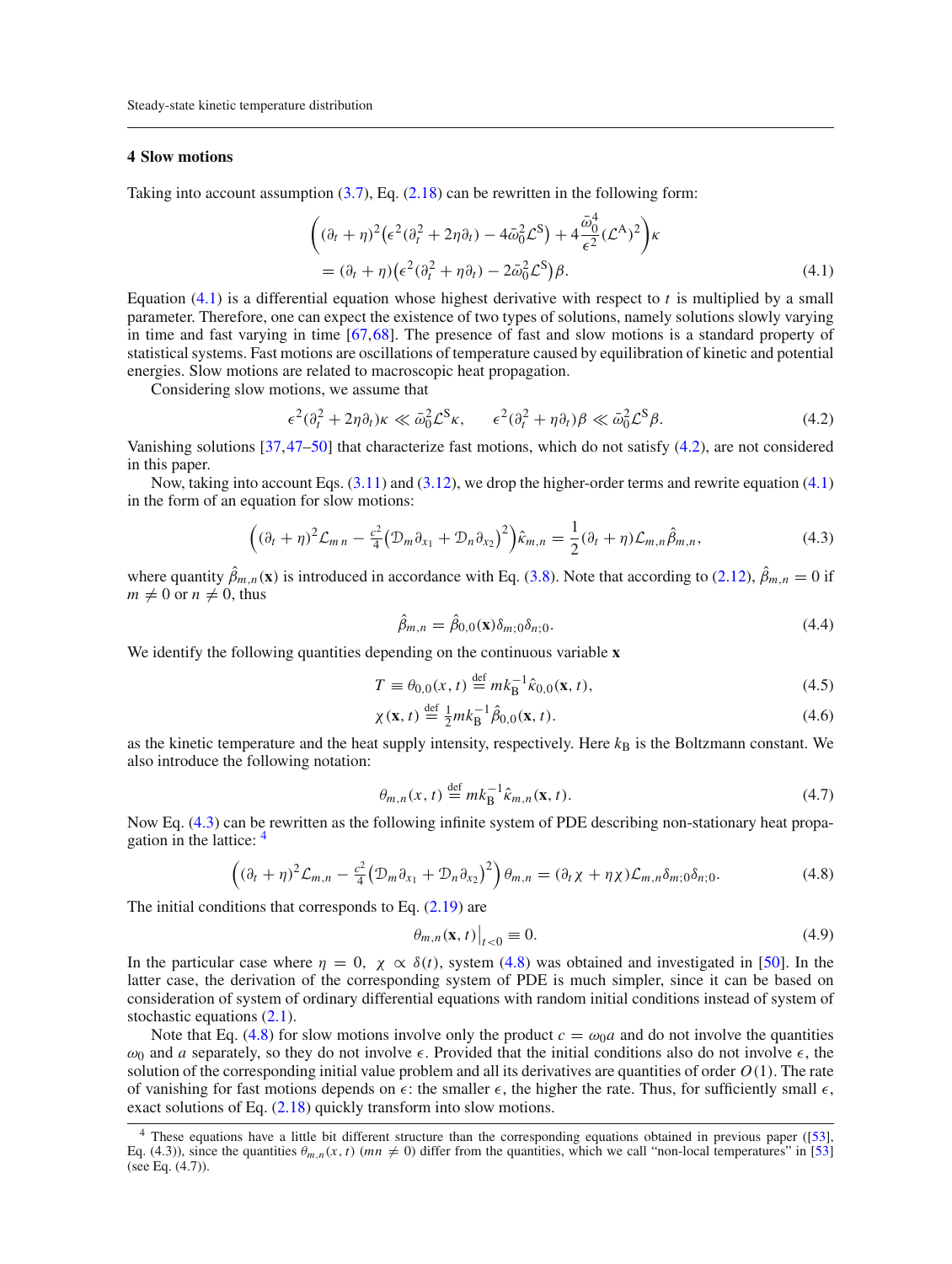#### <span id="page-7-0"></span>**5 The steady-state solution of equation for slow motions**

In what follows, we look for the steady-state solution of initial value problem for system of partial differential equations [\(4.8\)](#page-6-5) where the heat supply is given in the form of a point source of a constant intensity. Accordingly, we take

<span id="page-7-1"></span>
$$
\chi = \bar{\chi}_0 H(t) \delta(\mathbf{x}),\tag{5.1}
$$

where  $\bar{\chi}_0$  = const. Looking for the steady-state solution, we substitute 1(*t*) instead of *H*(*t*) into Eq. [\(5.1\)](#page-7-1), replace initial conditions [\(4.9\)](#page-6-6) by the following boundary condition at infinity

<span id="page-7-5"></span>
$$
\theta_{m,n} \to 0 \quad \text{for} \quad \mathbf{x} \to \infty,\tag{5.2}
$$

and drop out the terms involving the time derivatives in  $(4.8)$ . This yields the following equation

<span id="page-7-2"></span>
$$
\left(\eta^2 \mathcal{L}_{m,n} - \frac{c^2}{4} \left(\mathcal{D}_m \partial_{x_1} + \mathcal{D}_n \partial_{x_2}\right)^2\right) \theta_{m,n} = \eta \bar{\chi}_0 \delta(\mathbf{x}) \mathcal{L}_{m,n} \delta_{m;0} \delta_{n;0}.
$$
\n(5.3)

Now we apply the discrete Fourier transform with respect to the variables *m*, *n* to Eq. [\(5.3\)](#page-7-2):

$$
\theta_F(p_1, p_2, \mathbf{x}, t) = \sum_{m,n=-\infty}^{\infty} \theta_{m,n}(\mathbf{x}) \exp(-\mathrm{i}mp_1 - \mathrm{i}np_2), \tag{5.4}
$$

where subscript  $F$  is the symbol of the discrete-time Fourier transform and  $p_1$ ,  $p_2$  are the discrete-time Fourier transform parameters. Using the shift property for the discrete-time Fourier transform, one gets

$$
\left(\mathcal{L}_{m n}\theta_{m,n}\right)_{F} = -4\left(\sin^{2}\frac{p_{1}}{2} + \sin^{2}\frac{p_{2}}{2}\right)\theta_{F},\tag{5.5}
$$

$$
\left(\mathcal{D}_m\theta_{m,n}\right)_F = 2i \sin p_1 \theta_F, \qquad \left(\mathcal{D}_n\theta_{m,n}\right)_F = 2i \sin p_2 \theta_F,\tag{5.6}
$$

$$
\left((\mathcal{D}_m \partial_{x_1} + \mathcal{D}_n \partial_{x_2})\theta_{m,n}\right)_F = 2i\left(\sin p_1 \mathbf{i} + \sin p_2 \mathbf{j}\right) \cdot \nabla \theta_F,\tag{5.7}
$$

$$
(\delta_{m;0}\delta_{n;0})_F = 1,\tag{5.8}
$$

where

$$
\nabla = \partial_{x_1} \mathbf{i} + \partial_{x_2} \mathbf{j},\tag{5.9}
$$

and dot stands for the scalar product. Multiplying the both sides of transformed equation [\(5.3\)](#page-7-2) on  $(\mathcal{L}_{mn})_F^{-1}$ results in<sup>[5](#page-7-3)</sup> the following equation:

<span id="page-7-4"></span>
$$
\eta^2 \theta_F - (\mathbf{C} \cdot \nabla)^2 \theta_F = \eta \bar{\chi}_0 \delta(\mathbf{x}) \tag{5.10}
$$

wherein

<span id="page-7-7"></span>
$$
\mathbf{C} = \mathbf{C}_0(\sin p_1 \mathbf{i} + \sin p_2 \mathbf{j}),\tag{5.11}
$$

$$
\mathcal{C}_0 = \frac{c}{2\sqrt{\sin^2\frac{p_1}{2} + \sin^2\frac{p_2}{2}}}.\tag{5.12}
$$

Vector **C** coincides with [\[50](#page-19-12)] the group velocity in the lattice under condition of zero dissipation  $\eta = 0$ .

Thus, Eq. [\(5.10\)](#page-7-4) describes the steady-state distribution for the Fourier images of the quantities  $\theta_{m,n}$  defined by Eq. [\(4.7\)](#page-6-7) (in particular, the kinetic temperature  $T \equiv \theta_{0,0}$ ), caused by a point heat source of a constant intensity. According to conditions [\(5.2\)](#page-7-5), Eq. [\(5.10\)](#page-7-4) should be supplemented with the following boundary condition:

<span id="page-7-6"></span>
$$
\theta_F \to 0 \quad \text{for} \quad \mathbf{x} \to \infty. \tag{5.13}
$$

<span id="page-7-3"></span><sup>5</sup> In previous paper [\[53](#page-19-13)], we inverse the corresponding difference operator directly in space domain (using the identities of the calculus of finite differences), not in the Fourier domain.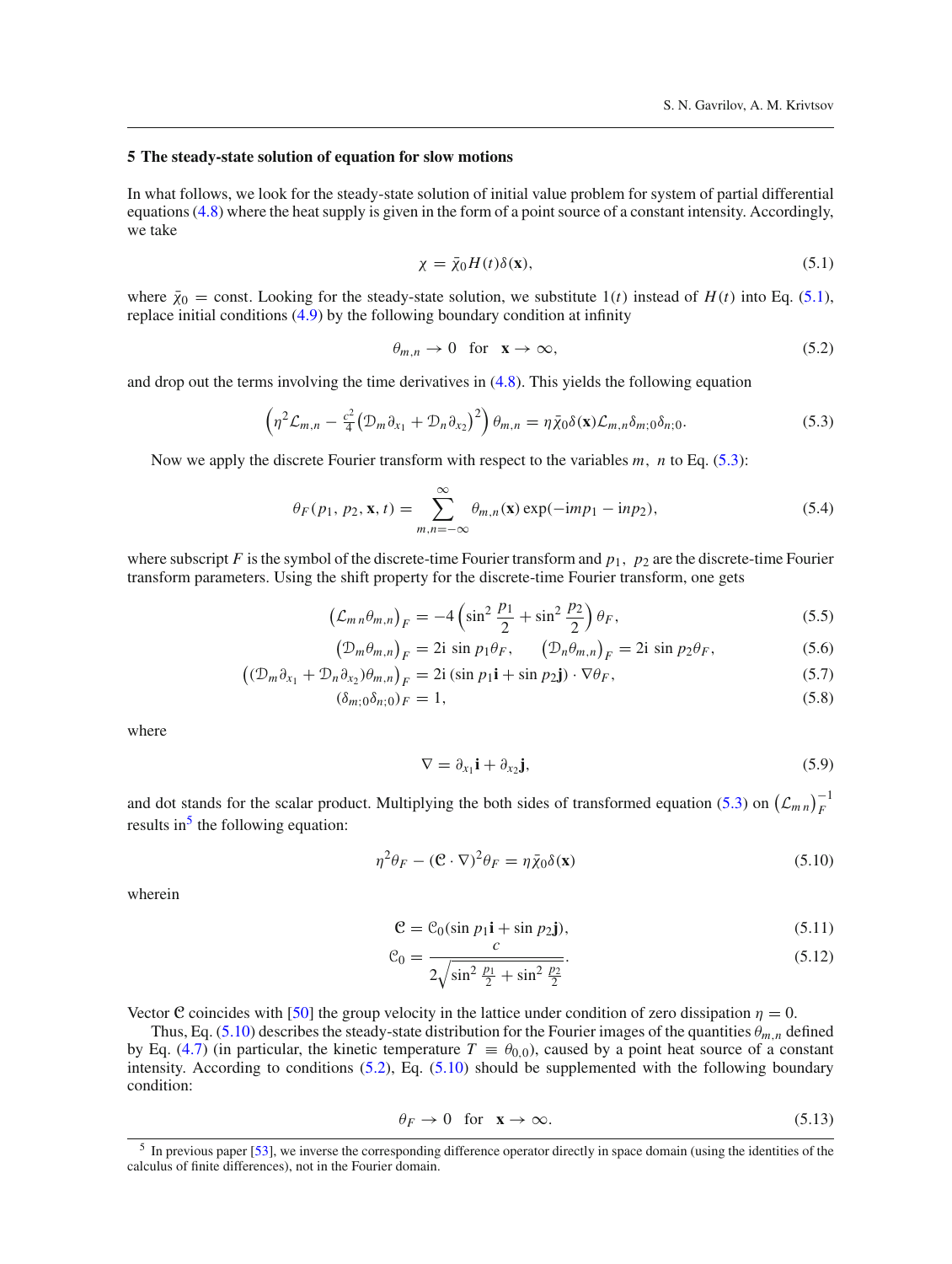Equation  $(5.10)$  can be rewritten as

<span id="page-8-0"></span>
$$
\eta^2 \theta_F - (\mathbf{C} \cdot \mathbf{C})(\breve{\mathbf{C}} \cdot \nabla)^2 \theta_F = \bar{\chi}_0 \eta \delta(\mathbf{x}).\tag{5.14}
$$

Here and in what follows,

$$
\breve{\mathbf{a}} = \frac{\mathbf{a}}{|\mathbf{a}|} \tag{5.15}
$$

for any nonzero vector **a**,

$$
\breve{\mathbf{a}}_{\perp} = (\mathbf{i} \times \mathbf{j}) \times \breve{\mathbf{a}} \tag{5.16}
$$

for any unit vector  $\ddot{a}$ ,  $\times$  is the cross product. Delta function in the right-hand side of [\(5.14\)](#page-8-0) can be represented as

<span id="page-8-1"></span>
$$
\delta(\mathbf{x}) = \delta_1(x_1) \, \delta_1(x_2) = \delta_1(\mathbf{x} \cdot \mathbf{\check{n}}) \, \delta_1(\mathbf{x} \cdot \mathbf{\check{n}}_\perp),\tag{5.17}
$$

where  $\check{\mathbf{n}}$  is an arbitrary unit vector such that

$$
\mathbf{\check{n}} \cdot (\mathbf{i} \times \mathbf{j}) = 0. \tag{5.18}
$$

We introduce angular variable  $\alpha = \arctan \frac{x_2}{x_1}$  such that

$$
\mathbf{x} = |\mathbf{x}|(\cos \alpha \, \mathbf{i} + \sin \alpha \, \mathbf{j}).\tag{5.19}
$$

Due to symmetry, without loss of generality we can assume that (see Fig. [1\)](#page-1-1)

<span id="page-8-4"></span>
$$
0 \le \alpha \le \pi/4. \tag{5.20}
$$

The solution of  $(5.14)$  satisfying  $(5.13)$  is

$$
\theta_F = \frac{\bar{\chi}_0}{2|\mathcal{C}|} \exp\left(-\frac{\eta}{|\mathcal{C}|} \left|\mathbf{x} \cdot \check{\mathcal{C}}\right|\right) \delta_1(\mathbf{x} \cdot \check{\mathcal{C}}_\perp) = \frac{\bar{\chi}_0}{2|\mathbf{x}|} \exp\left(-\frac{\eta}{|\mathcal{C}|} \left|\mathbf{x} \cdot \check{\mathcal{C}}\right|\right) \delta_1(\check{\mathbf{x}}_\perp \cdot \mathcal{C}).\tag{5.21}
$$

Here we have used Eq.  $(5.17)$  wherein  $\check{\mathbf{n}} = \check{\mathbf{C}}$ , and the following formulas:

$$
\delta_1(Ay) = \frac{1}{|A|} \delta_1(y), \qquad A \in \mathbb{R}, \ A \neq 0; \tag{5.22}
$$

$$
\mathbf{x} \cdot \check{\mathbf{C}}_{\perp} = 0 \iff \check{\mathbf{x}}_{\perp} \cdot \mathbf{C} = 0. \tag{5.23}
$$

Applying the inverse Fourier transform, one get the expression for the kinetic temperature  $T = \theta_{0,0}$ :

<span id="page-8-2"></span>
$$
T = \frac{1}{4\pi^2} \iint_{-\pi}^{\pi} \theta_F \exp(imp_1 + inp_2) \, \mathrm{d}y \Big|_{m=n=0}
$$
  
= 
$$
\frac{1}{4\pi^2} \frac{\bar{x}_0}{2|\mathbf{x}|} \iint_{-\pi}^{\pi} \exp\left(-\frac{\eta}{|\mathcal{C}(p_1, p_2)|} |\mathbf{x} \cdot \check{\mathcal{C}}|\right) \delta_1(\check{\mathbf{x}}_\perp \cdot \mathcal{C}(p_1, p_2)) \, \mathrm{d}p_1 \, \mathrm{d}p_2.
$$
 (5.24)

Since the integrand in the right-hand side of Eq. [\(5.24\)](#page-8-2) contains the Dirac delta function  $\delta_1$  in one-dimensional space, formula [\(5.24\)](#page-8-2) can be rewritten in a simpler form involving a single integral (see Appendix [A\)](#page-0-0):

<span id="page-8-3"></span>
$$
T = T_1 + T_2 \equiv \frac{\bar{\chi}_0}{4\pi^2|x_1|} \sum_{j=1}^2 \int_0^\pi \frac{\exp\left(-\eta \left|\frac{x_1}{\sin p_1 \mathcal{C}_0(p_1, p_2^{(j)})}\right|\right)}{\mathcal{C}_0(p_1, p_2^{(j)})\sqrt{1 - \tan^2 \alpha \sin^2 p_1}} dp_1,
$$
(5.25)

where  $C_0(p_1, p_2^{(j)})$  ( $j = 1, 2$ ) are defined by Eqs. [\(A.13\)](#page-16-0) and [\(A.14\)](#page-16-0). If necessary, the far-field asymptotics of solution  $(5.25)$  can be calculated by means of the Laplace method  $[69]$  $[69]$ .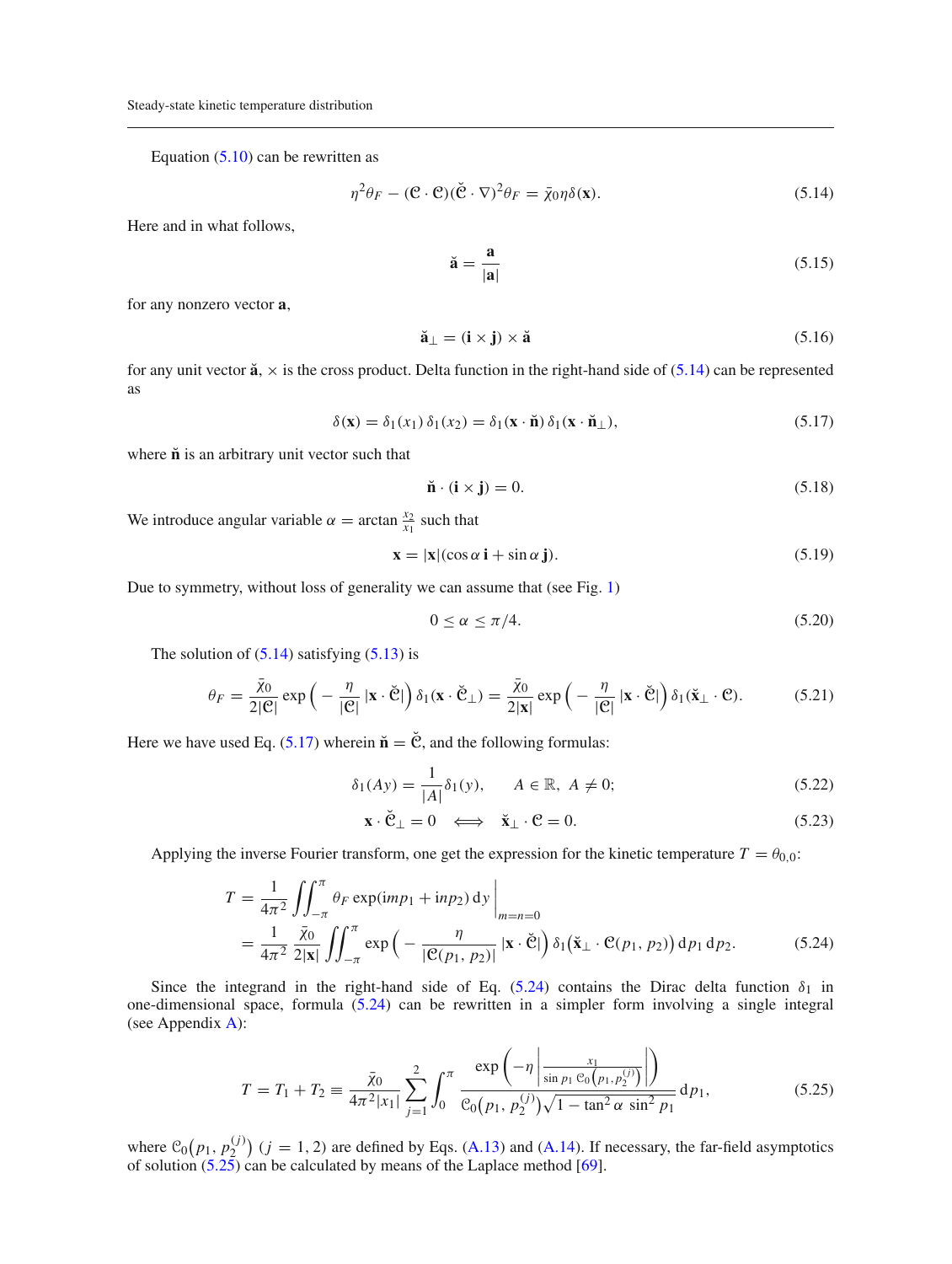# 5.1 The case  $\alpha = 0$

In the case  $\alpha = 0$ , i.e., for two orthogonal rows of the lattice that contain the heat source located at  $\mathbf{x} = \mathbf{0}$  (see Fig. [1\)](#page-1-1), it is possible to obtain the solution in a simpler form. This is done in Appendix [B.](#page-2-0) The final result is  $T = T_1 + T_2$ , where  $T_1$  and  $T_2$  are defined by Eqs. [\(B.7\)](#page-3-4) and [\(B.9\)](#page-3-3), respectively.

# <span id="page-9-2"></span>5.2 The case  $\alpha = \pi/4$

Consider the particular case  $\alpha = \pi/4$ , i.e., the main diagonals of the lattice with respect to a point heat source position (see Fig. [1\)](#page-1-1). One has

$$
\frac{1}{\sqrt{1 - \tan^2 \alpha \sin^2 p_1}} \bigg|_{\alpha = \frac{\pi}{4}} = \frac{1}{|\cos p_1|} \xrightarrow[p_1 \to \pm \frac{\pi}{2}]{} + \infty,
$$
\n(5.26)

$$
\mathcal{C}_0(p_1, p_2^{(j)})\Big|_{\alpha=\frac{\pi}{4}, p_1=\pm\frac{\pi}{2}} = \frac{1}{2} \qquad (j=1,2). \tag{5.27}
$$

Thus, the integrands in the right-hand side of [\(5.25\)](#page-8-3) have non-integrable singularities at  $p_1 = \pm \pi/2$ , and therefore,  $T = +\infty$ . In the presence of the dissipation, this seems to be a quite unexpected result, which is discussed in Sect. [6.](#page-9-0)

# 5.3 The solution for a row  $x_2/a = j$

Consider now the distribution of the kinetic temperature over a row of the lattice  $x_2/a = j \in \mathbb{Z}$ . Provided that assumption [\(5.20\)](#page-8-4) is true, the analytic expression for the stationary distribution of the kinetic temperature *T* is  $(5.25)$ , where

$$
\tan \alpha = \frac{|x_2|}{|x_1|}, \qquad |x_2| < |x_1|. \tag{5.28}
$$

For  $\alpha > \pi/4$ , due to symmetry with respect to the main diagonal, one has

<span id="page-9-1"></span>
$$
T = \frac{\bar{\chi}_0}{4\pi^2|x_2|} \sum_{j=1}^2 \int_0^\pi \frac{\exp\left(-\eta \left|\frac{x_2}{\sin p_1 \mathcal{C}_0(p_1, p_2^{(j)})}\right|\right)}{\mathcal{C}_0(p_1, p_2^{(j)})\sqrt{1 - \tan^2 \alpha \sin^2 p_1}} dp_1,
$$
(5.29)

where

$$
\tan \alpha = \frac{|x_1|}{|x_2|}, \qquad |x_1| < |x_2|. \tag{5.30}
$$

#### <span id="page-9-0"></span>**6 Numerics**

In this section, we present the results of the numerical solution of the system of stochastic differential equations  $(2.1)$ – $(2.3)$  with initial conditions  $(2.8)$ . It is useful to rewrite Eqs.  $(2.1)$ – $(2.3)$  in the dimensionless form

$$
d\tilde{v}_{i,j} = (\mathcal{L}_{i,j}\tilde{u}_{i,j} - \eta \tilde{v}_{i,j}) d\tilde{t} + \tilde{b}_{i,j}\rho_{i,j}\sqrt{d\tilde{t}},
$$
  
\n
$$
d\tilde{u}_{i,j} = \tilde{v}_{i,j} d\tilde{t},
$$
\n(6.1)

$$
\tilde{u} \stackrel{\text{def}}{=} \frac{u}{a}, \quad \tilde{v} \stackrel{\text{def}}{=} \frac{v}{c}, \quad \tilde{t} \stackrel{\text{def}}{=} \omega_0 t, \quad \tilde{b} \stackrel{\text{def}}{=} \frac{b}{c\sqrt{\omega_0}}, \quad \tilde{\eta} \stackrel{\text{def}}{=} \frac{\eta}{\omega_0}.
$$
\n(6.2)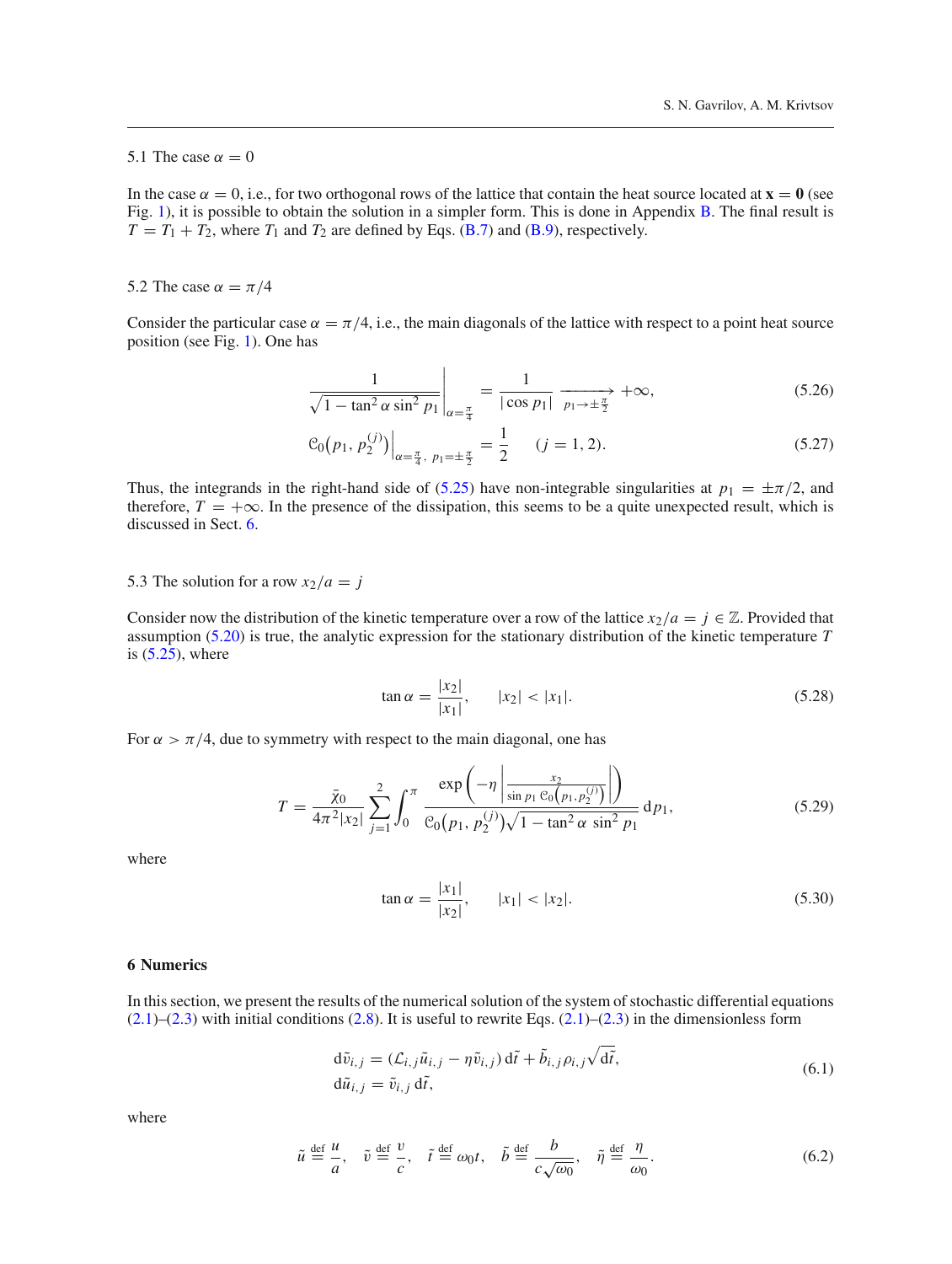We consider the square lattice of  $(2N + 1)^2$  particles with the following boundary conditions

$$
u_{-N,i} = u_{-N+1,i}, \t u_{N,i} = u_{N-1,i},
$$
  
\n
$$
v_{-N,i} = v_{-N+1,i}, \t v_{N,i} = v_{N-1,i},
$$
  
\n
$$
u_{i,-N} = u_{i,-N+1}, \t u_{i,N} = u_{i,N-1},
$$
  
\n
$$
v_{i,-N} = v_{i,-N+1}, \t v_{i,N} = v_{i,N-1},
$$
  
\n(6.3)

where  $i = \overline{-N, N}$ . Actually, the specific form of this boundary conditions is not very important in our calculations, since we take large enough *N* such that the wave reflections from the boundaries do not occur.<sup>[6](#page-10-0)</sup> To obtain a numerical solution in the case of the point source of the heat supply located at  $i = 0$ ,  $j = 0$ , we assume that  $b_{i,j} \rho_{i,j} = \delta_{i;0} \delta_{j;0} b \rho_{i,j}$  and use the scheme

$$
\Delta \tilde{v}_{i,j}^k = (\mathcal{L}_{i,j}\tilde{u}_{i,j}^k - \eta \tilde{v}_{i,j}^k) \Delta \tilde{t} + \tilde{b}\delta_{i;0}\delta_{j;0}\rho_{i,j}^k \sqrt{\Delta \tilde{t}},
$$
  
\n
$$
\Delta \tilde{u}_{i,j}^k = \tilde{v}_{i,j}^{k+1} \Delta \tilde{t},
$$
  
\n
$$
\tilde{v}_{i,j}^{k+1} = \tilde{v}_{i,j}^k + \Delta \tilde{v}_{i,j}^k,
$$
  
\n
$$
\tilde{u}_{i,j}^{k+1} = \tilde{u}_{i,j}^k + \Delta \tilde{u}_{i,j}^k,
$$
\n(6.4)

where  $i, j = -N, N$ . Here the symbols with superscript *k* denote the corresponding quantities at  $\tilde{t} = \tilde{t}^k \stackrel{\text{def}}{=} k\Delta \tilde{t}$ :  $\tilde{u}_{i,j}^k = \tilde{u}_{i,j}(\tilde{t}^k)$ ,  $\tilde{v}_{i,j}^k = \tilde{v}_{i,j}(\tilde{t}^k)$ ;  $\rho^k$  are normal random numbers that satisfy [\(2.7\)](#page-3-4) generated for all  $\tilde{t}^k$ . Without loss of generality, we can take  $\tilde{b} = 1$ . Due to symmetry of the problem, we can perform the calculations only for 1/8 of the whole lattice  $(i = \overline{0, N}, j = \overline{0, i})$ .

We perform a series of  $r = 1...R$  realizations of these calculations (with various independent  $\rho_{(r)}^k$ ) and get the corresponding particle velocities  $\tilde{v}^k_{(r)i,j}$ . In accordance with [\(4.5\)](#page-6-8), in order to obtain the dimensionless kinetic temperature

$$
\tilde{T} = \frac{Tk_{\text{B}}}{mc^2},\tag{6.5}
$$

we should average the doubled dimensionless kinetic energies:

<span id="page-10-1"></span>
$$
\tilde{T}_{i,j}^k = \frac{1}{R} \sum_{r=1}^R (\tilde{v}_{(r)i,j}^k)^2.
$$
\n(6.6)

Numerical results [\(6.6\)](#page-10-1) for the kinetic temperature can be compared with the analytical steady-state solution [\(5.25\)](#page-8-3), expressed in the dimensionless form wherein  $a = 1$ ,  $c = 1$ ,  $x_1 = i$ ,  $x_2 = j$ , and

$$
\bar{\chi}_0 = \frac{\tilde{b}^2}{2}.\tag{6.7}
$$

Note that the factor  $1/2$  in the right-hand sides of the last formula appears according to Eq. [\(4.6\)](#page-6-8).

The comparison between analytical and numerical results is presented in Figs. [2,](#page-11-0) [3,](#page-11-1) [4,](#page-12-0) [5,](#page-12-1) and [6.](#page-13-1) All calculations were performed for the following values of the problem parameters:  $\tilde{\eta} = 0.1, N = 100, \tilde{t} = 100$ ,  $R = 100,000$ . The time step is  $\Delta \tilde{t} = 0.025$ . To perform the numerical calculations, we use SCIPY software [\[70](#page-19-28)].

In Fig. [2,](#page-11-0) one can see the general view of a central zone of the kinetic temperature distribution pattern in the lattice. One can observe that most of the heat propagates along the main diagonals of the lattice (with respect to a point source position). This result is in a qualitative agreement with results obtained earlier in studies [\[54](#page-19-14)[,55\]](#page-19-29), where energy transport in lattices is discussed in the deterministic case, and also with results of [\[50](#page-19-12)].

In Fig. [3,](#page-11-1) we compare the steady-state analytical solution in the form of Eqs.  $(B.7)$  and  $(B.9)$  for the row  $x_2 = 0$  (the blue solid line) and the numerical solution (the red crosses).

<span id="page-10-0"></span><sup>&</sup>lt;sup>6</sup> In [\[50\]](#page-19-12), it is shown that for the non-dissipative system the continual non-stationary solution caused by a point pulse source is nonzero only in the circle with radius *ct*. It may be shown that the analogous result is true also for the dissipative system.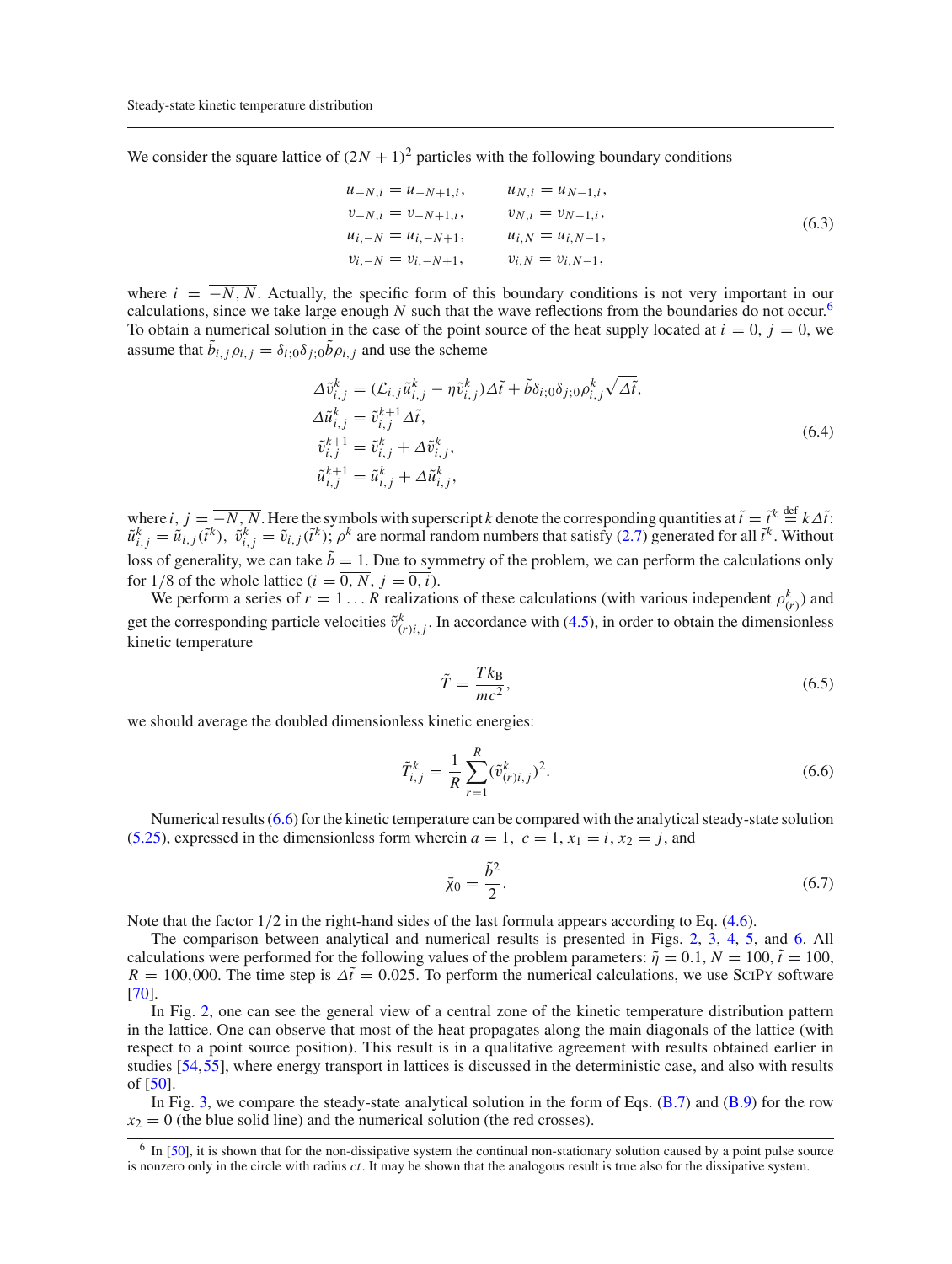

<span id="page-11-0"></span>**Fig. 2** The central zone of the kinetic temperature distribution pattern in a square two-dimensional lattice, caused by a constant point source (the value at the central point  $T_{0,0} \simeq 0.79$  is shown by the white color) (color figure online)



<span id="page-11-1"></span>**Fig. 3** Comparing the steady-state analytical solution in the form of Eqs. [\(B.7\)](#page-3-4) and [\(B.9\)](#page-3-3) for the row  $x_2 = 0$  (the blue solid line) and the numerical solution (the red crosses) (color figure online)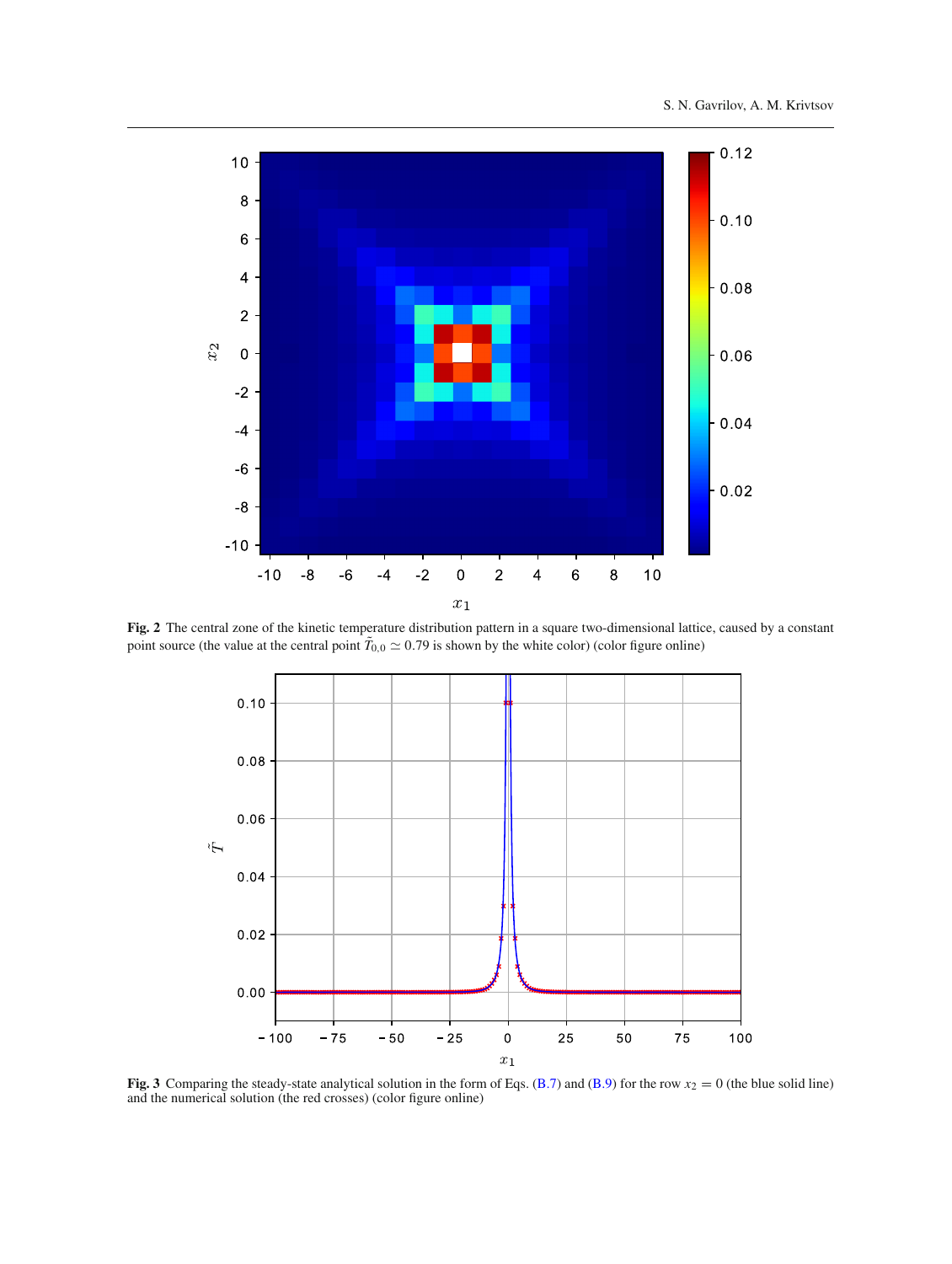

<span id="page-12-0"></span>**Fig. 4** Comparing the steady-state analytical solution in the form of Eqs. [\(5.25\)](#page-8-3) and [\(5.29\)](#page-9-1) for the row  $x_2 = 7$  (the blue solid line) and the numerical solution (the red crosses) (color figure online)



<span id="page-12-1"></span>**Fig. 5** Comparing the steady-state analytical solution in the form of Eqs. [\(5.25\)](#page-8-3) and [\(5.29\)](#page-9-1) for the central zone of row  $x_2 = 7$ (the blue solid line) and the numerical solution (the red crosses) (color figure online)

In Fig. [4,](#page-12-0) we compare the steady-state analytical solution in the form of Eqs. [\(5.25\)](#page-8-3) and [\(5.29\)](#page-9-1) for the row  $x_2 = 7$  (the blue solid line) and the numerical solution (the red crosses). The corresponding view of a central zone of the kinetic temperature distribution is given in Fig. [5.](#page-12-1) One can see that numerical value at the point  $|x_1| = 7$  of the lattice at the main diagonal is finite, whereas the analytic continuum solution is singular at this point.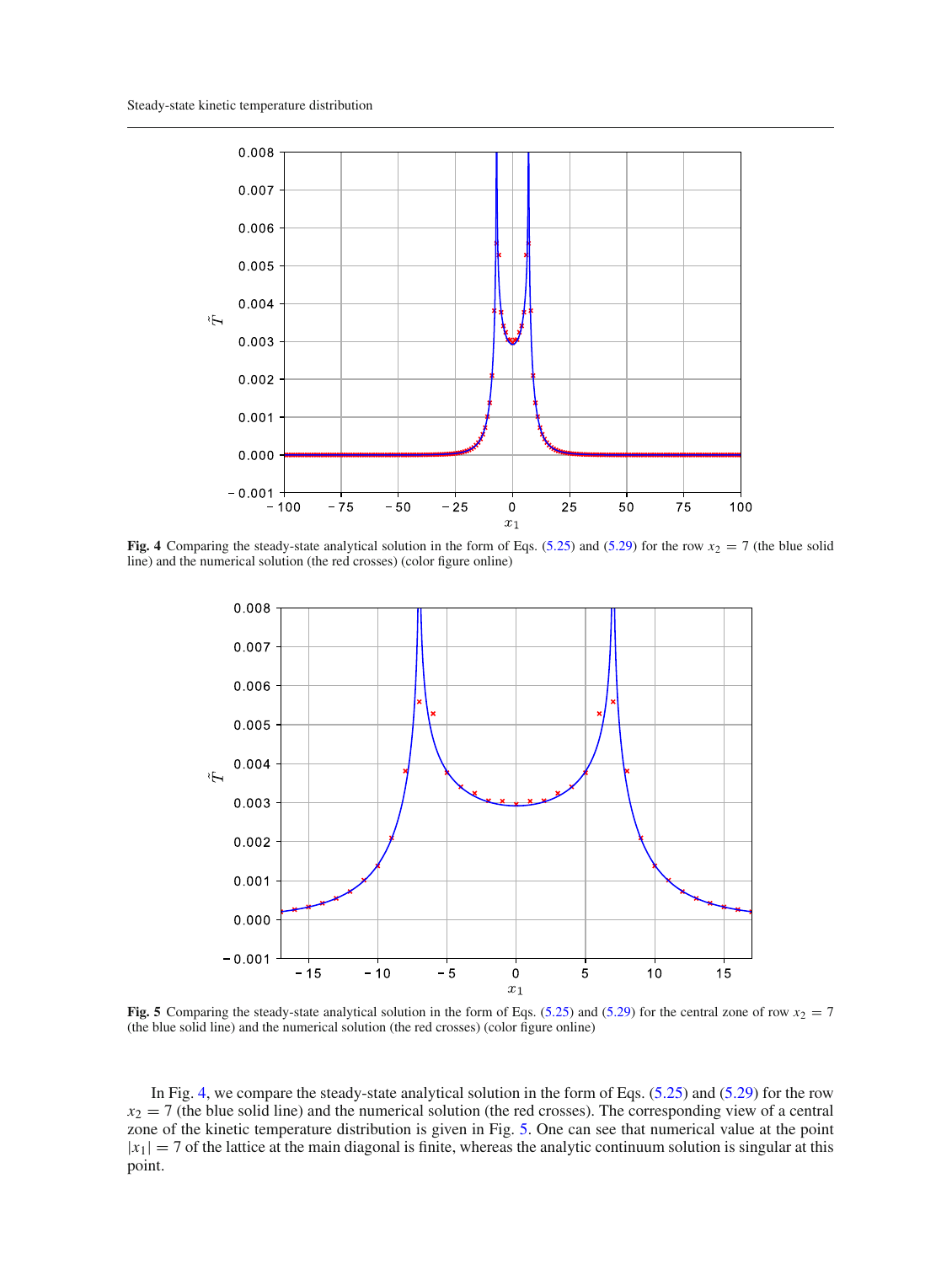

<span id="page-13-1"></span>**Fig. 6** Comparing the steady-state analytical solution in the form of Eqs. [\(5.25\)](#page-8-3) and [\(5.29\)](#page-9-1) for the central zone of row  $x_2 = 1$ (the blue solid line) and the numerical solution (the red crosses) (color figure online)

Finally, in Fig. [6](#page-13-1) we compare the steady-state analytical solution in the form of Eqs. [\(5.25\)](#page-8-3) and [\(5.29\)](#page-9-1) for the row  $x_2 = 1$  (the blue solid line) and the numerical solution (the red crosses) in a central zone near the source.

One can see that in all cases, the analytical and numerical solutions are in a very good agreement everywhere except the main diagonals of the lattice  $|x_1|=|x_2|$  (see Figs. [3,](#page-11-1) [4,](#page-12-0) [5,](#page-12-1) [6\)](#page-13-1). The continuous analytical solution predicts singularities in the stationary solution at the main diagonals (see Sect. [5.2\)](#page-9-2). Usually, such a result means that a corresponding non-stationary solution grows with time, and a steady-state solution at singular points does not exist. However, the numerical calculations based on the original infinite system of stochastic ODE contradict with such a hypothesis and predict that despite most of the heat propagates along the main diagonals of the lattice (see Fig. [2\)](#page-11-0), the kinetic temperature at the main diagonals apparently converges to finite values (see Fig. [7,](#page-14-0) where plots of the numerical solution for the kinetic temperature at several fixed positions versus the time are given). In particular, this is true for the point  $x_1 = x_2 = 0$  where the heat source is located (see Fig. [7\)](#page-14-0). Note that in one-dimensional case considered in [\[53](#page-19-13)] we also observe the singularity in the continuous solution at the point where heat source is applied, whereas the numerics predicts the finite value of the kinetic temperature at that point[.7](#page-13-2) In our opinion, such paradoxical result is caused by the continualization procedure (in particular, by the choice of heat supply intensity in singular form [\(5.1\)](#page-7-1)), and it definitely needs an additional investigation. Note that in the conservative non-stochastic case the singularities at main diagonals were discovered in [\[54](#page-19-14),[55,](#page-19-29)[71](#page-19-30)], where they are associated with non-smoothness of the dispersion relation.

# <span id="page-13-0"></span>**7 Conclusion**

In the paper, we started with Eq. [\(2.1\)](#page-2-3) for stochastic dynamics of a two-dimensional harmonic square scalar lattice in a viscous environment. We introduced in the standard way the kinetic temperature in the lattice as a quantity proportional to the variance of the particle velocities. The most important results of the paper are differential–difference equation [\(4.8\)](#page-6-5) describing non-stationary heat propagation in the lattice and the analytical formula in integral form [\(5.25\)](#page-8-3) describing the steady-state kinetic temperature distribution in the lattice caused by a point heat source of a constant intensity.

<span id="page-13-2"></span> $\frac{7}{1}$  This is not discussed in [\[53](#page-19-13)].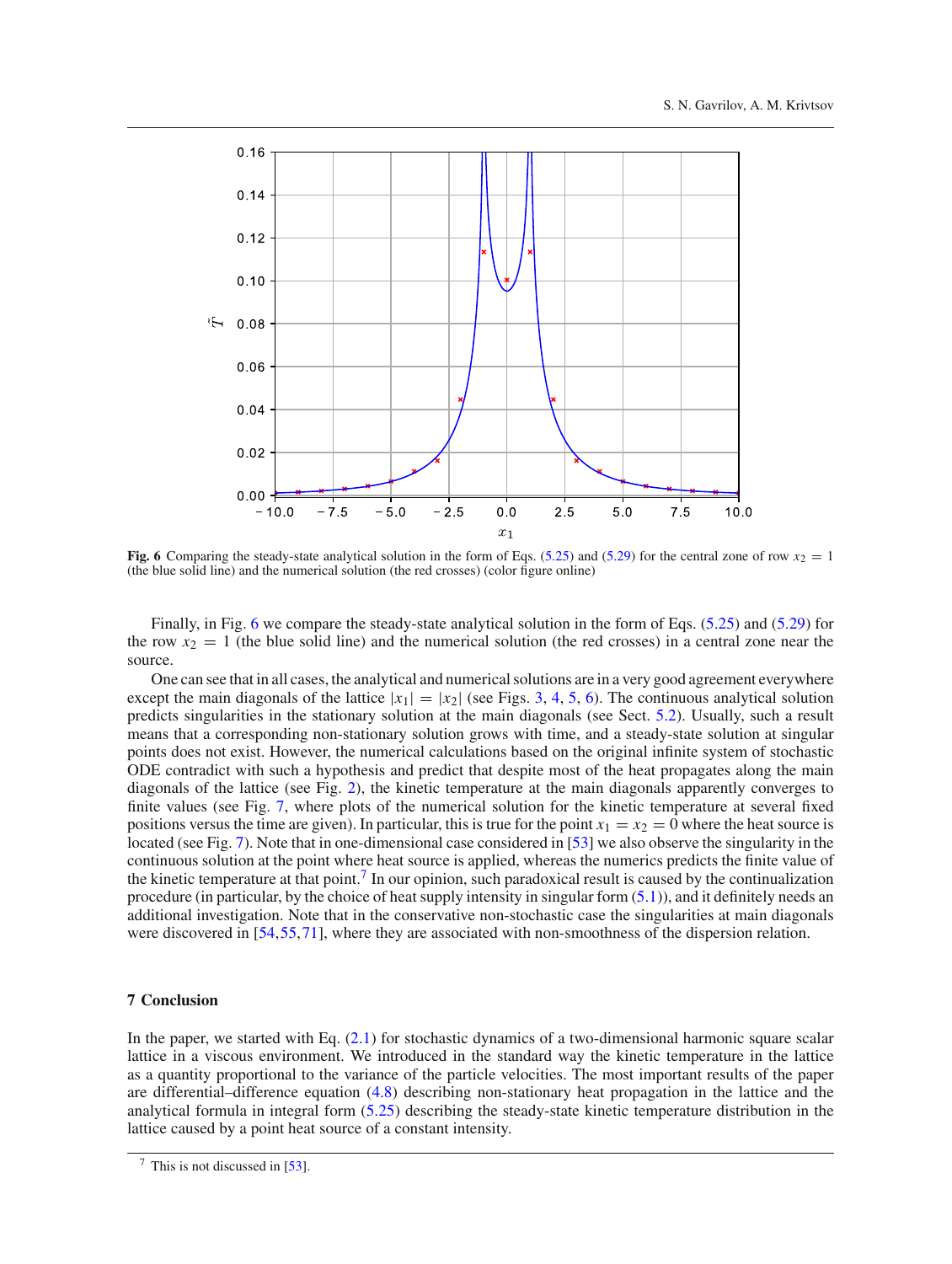

<span id="page-14-0"></span>**Fig. 7** Plots of the numerical solution for the kinetic temperature at several fixed positions versus the time (the plots are drawn with time step 1.0)

The comparison between numerical solution of Eq.  $(2.1)$  and analytic steady-state solution [\(5.25\)](#page-8-3) of differential–difference equation [\(4.8\)](#page-6-5) demonstrates a very good agreement everywhere except the main diagonals of the lattice with respect to the point source position (see Figs. [3,](#page-11-1) [4,](#page-12-0) [5,](#page-12-1) [6\)](#page-13-1). The continuous analytical solution predicts singularities in the stationary solution at the main diagonals (see Sect. [5.2\)](#page-9-2), whereas the numerical solution predicts that despite most of the heat propagates along the main diagonals of the lattice (see Fig. [2\)](#page-11-0), the kinetic temperature at the main diagonals apparently converges to finite values (see Fig. [7\)](#page-14-0). In our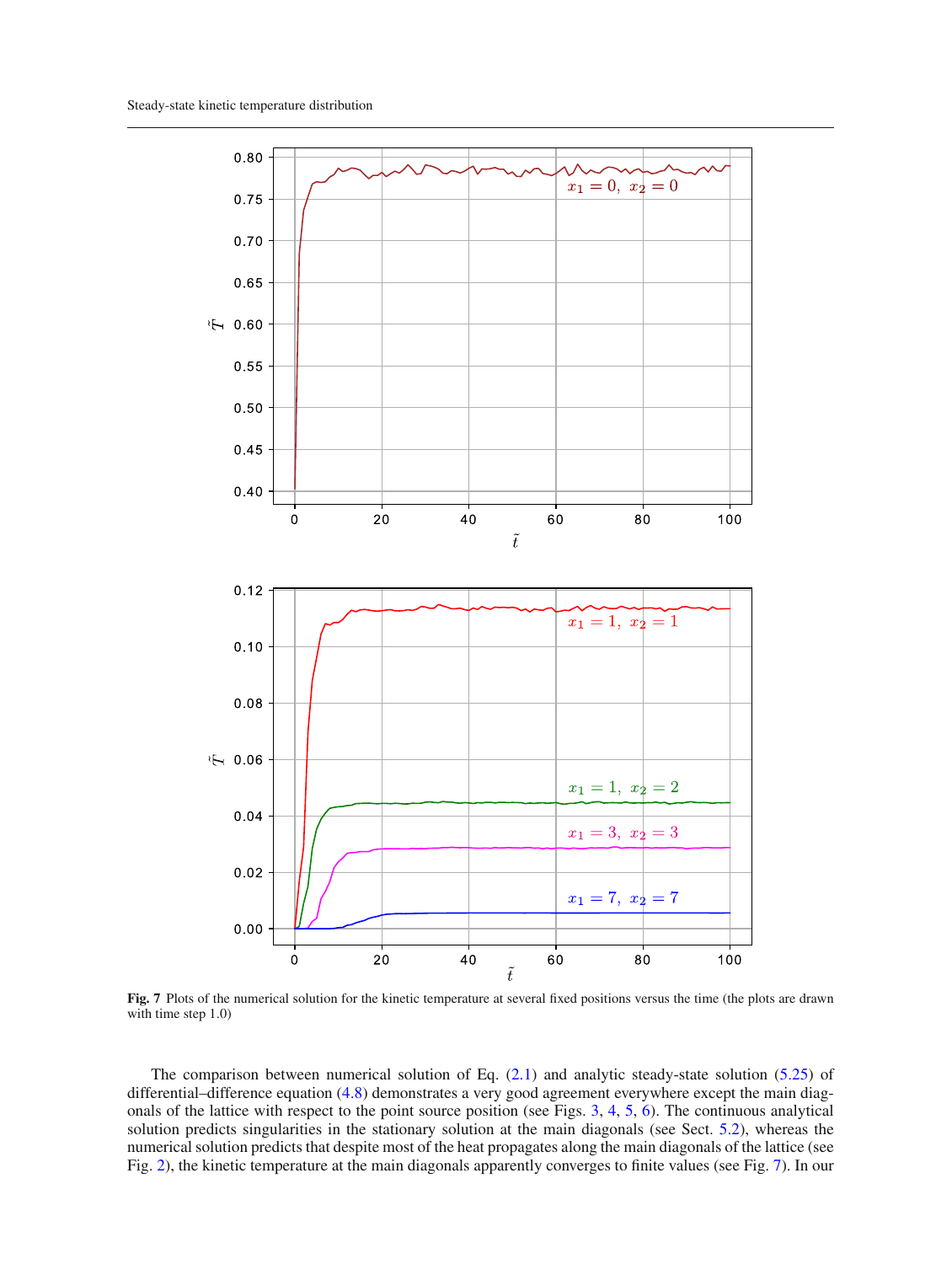opinion, such a paradoxical result can be caused by the continualization procedure (in particular, by the choice of heat supply intensity in singular form [\(5.1\)](#page-7-1)). Another possible oversimplification in physical modeling that makes the main diagonals to be preferable directions for heat propagation, apparently, is the choice of the potential of interaction involving for a given particle only four neighbors [as it is stated by Eqs. [\(2.5\)](#page-3-7) and [\(2.6\)](#page-3-7)]. This situation needs an additional investigation.

We expect that the results obtained in the paper can be used to describe the heat transfer in low-dimensional nanostructures and ultra-pure materials [\[1](#page-18-0)[,2](#page-18-11)[,72\]](#page-20-0). The subject of our future work is to generalize the theoretical results to the case of the graphene lattice and to verify the results by means of experiments with the laser heating of graphene [\[73](#page-20-1)[,74\]](#page-20-2).

**Acknowledgements** The authors are grateful to V.A. Kuzkin, A.S. Murachev, and E.V. Shishkina for useful and stimulating discussions.

# **A Calculation of the steady-state solution in the integral form**

To calculate the right-hand side of Eq. [\(5.24\)](#page-8-2), one needs to use the formula (see [\[75\]](#page-20-3))

<span id="page-15-0"></span>
$$
\int_{I} \delta_{1}(f(y)) dy = \sum_{j} \frac{1}{|f'(y_{j})|},
$$
\n(A.1)

where  $y_i$  are the roots of  $f(y)$  lying inside the interval *I*. One has

$$
\mathbf{x}_{\perp} = |\mathbf{x}|(\cos \alpha \, \mathbf{j} - \sin \alpha \, \mathbf{i}),\tag{A.2}
$$

$$
\check{\mathbf{x}}_{\perp} \cdot \mathcal{C} = \mathcal{C}_0(\cos \alpha \sin p_2 - \sin \alpha \sin p_1),\tag{A.3}
$$

$$
\check{\mathbf{x}}_{\perp} \cdot \mathbf{C} = 0 \iff \cos \alpha \sin p_2 - \sin \alpha \sin p_1 = 0 \iff \frac{\sin p_2}{\sin p_1} = \tan \alpha
$$
\n
$$
\iff p_2 = p_2^{(j,k)}, \quad j = 1, 2; \ k \in \mathbb{Z}; \tag{A.4}
$$

where

<span id="page-15-1"></span>
$$
p_2^{(1,k)} \equiv \arcsin(\tan \alpha \sin p_1) + 2\pi k,
$$
  
\n
$$
p_2^{(2,k)} \equiv \pi - \arcsin(\tan \alpha \sin p_1) + 2\pi k,
$$
\n(A.5)

such that  $p_2^{(j,k)} \in [-\pi, \pi]$ . The typical structure of roots  $p_2^{(j,k)}$  in the case  $0 < \alpha < \pi/4$  is presented in Fig. [8.](#page-16-1) For  $p_1 \neq 0$  there exist exactly two roots lying in the interval  $[-\pi, \pi]$ . The first one corresponds to the choice  $j = 1$ ,  $k = 0$ , and the second one corresponds to the choice  $j = 2$ ,  $k = 0$  for  $p_1 > 0$  and  $j = 2$ ,  $k = -1$ for  $p_1 < 0$ . Thus, for  $0 < \alpha < \pi/4$  we put

$$
p_2^{(1)} \equiv \arcsin(\tan \alpha \sin p_1),
$$
  
\n
$$
p_2^{(2)} \equiv \pm \pi - \arcsin(\tan \alpha \sin p_1), \quad \pm p_1 > 0.
$$
\n(A.6)

Applying now formula [\(A.1\)](#page-15-0), one gets

<span id="page-15-2"></span>
$$
\delta_1(\mathbf{\check{x}}_{\perp} \cdot \mathbf{C}) = \sum_{j=1}^2 \frac{\delta_1(p_2 - p_2^{(j)})}{\mathcal{C}_0 |\cos \alpha| |\cos p_2^{(j)}|},\tag{A.7}
$$

$$
T = \sum_{j} T_{j} \equiv \frac{\bar{\chi}_{0}}{8\pi^{2}|\mathbf{x}| |\cos \alpha|} \sum_{j=1}^{2} \int_{-\pi}^{\pi} \frac{1}{\mathcal{C}_{0} |\cos p_{2}^{(j)}|} \exp\left(-\frac{\eta |\mathbf{x} \cdot \check{\mathbf{C}}|}{|\mathbf{C}|}\right) d p_{1}.
$$
 (A.8)

According to  $(A.5)$ , one has:

$$
\cos \arcsin p = \sqrt{1 - p^2},\tag{A.9}
$$

$$
|\cos p_2^{(j)}| = \sqrt{1 - \tan^2 \alpha \sin^2 p_1}, \quad j = 1, 2. \tag{A.10}
$$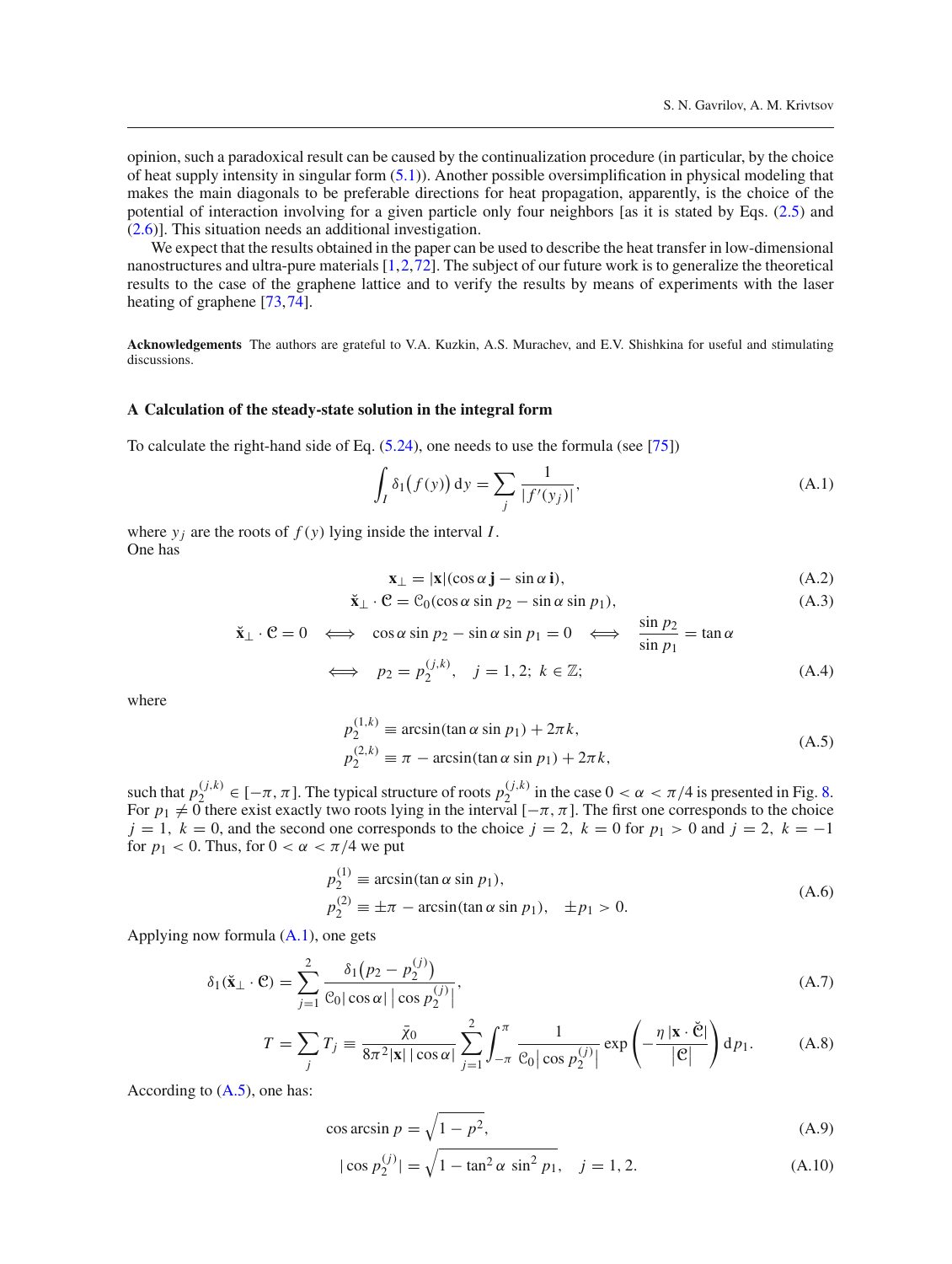

<span id="page-16-1"></span>**Fig. 8** Structure of roots  $p_2^{(j,k)}$  defined by [\(A.5\)](#page-15-1) such that  $p_2^{(j,k)} \in [-\pi, \pi]$  in the case  $0 < \alpha < \pi/2$  (here  $\alpha = \arctan \frac{1}{2}$ )

Using [\(5.12\)](#page-7-7), and taking into account identities

$$
\sin^2 \frac{p}{2} = \frac{1 - \cos p}{2},
$$
\n(A.11)

$$
\cos^2 \alpha = \frac{1}{1 + \tan^2 \alpha},\tag{A.12}
$$

one obtains

<span id="page-16-0"></span>
$$
\mathcal{C}_0(p_1, p_2^{(1)}) = \frac{c}{2\sqrt{\sin^2\frac{p_1}{2} + \frac{1-\cos\arcsin(\tan\alpha\sin p_1)}{2}}} = \frac{c}{2\sqrt{\sin^2\frac{p_1}{2} + \frac{1-\sqrt{1-\tan^2\alpha\sin^2 p_1}}{2}}},\qquad(A.13)
$$

$$
C_0(p_1, p_2^{(2)}) = \frac{c}{2\sqrt{\sin^2\frac{p_1}{2} + \frac{1+\cos\arcsin(\tan\alpha\sin p_1)}{2}}} = \frac{c}{2\sqrt{\sin^2\frac{p_1}{2} + \frac{1+\sqrt{1-\tan^2\alpha\sin^2 p_1}}{2}}}.
$$
(A.14)

According to  $(3.4)$ ,  $(5.11)$ , one gets

$$
\mathcal{C}(p_1, p_2^{(j)}) = \mathcal{C}_0(p_1, p_2^{(j)}) \sin p_1(\mathbf{i} + \tan \alpha \mathbf{j}), \tag{A.15}
$$

$$
\left| \mathcal{C}(p_1, p_2^{(j)}) \right| = \mathcal{C}_0(p_1, p_2^{(j)}) |\sin p_1| \sqrt{1 + \tan^2 \alpha}, \tag{A.16}
$$

$$
\check{\mathfrak{C}}(p_1, p_2^{(j)}) = \frac{\operatorname{sign} p_1}{\sqrt{1 + \tan^2 \alpha}} \left( \mathbf{i} + \tan \alpha \mathbf{j} \right),\tag{A.17}
$$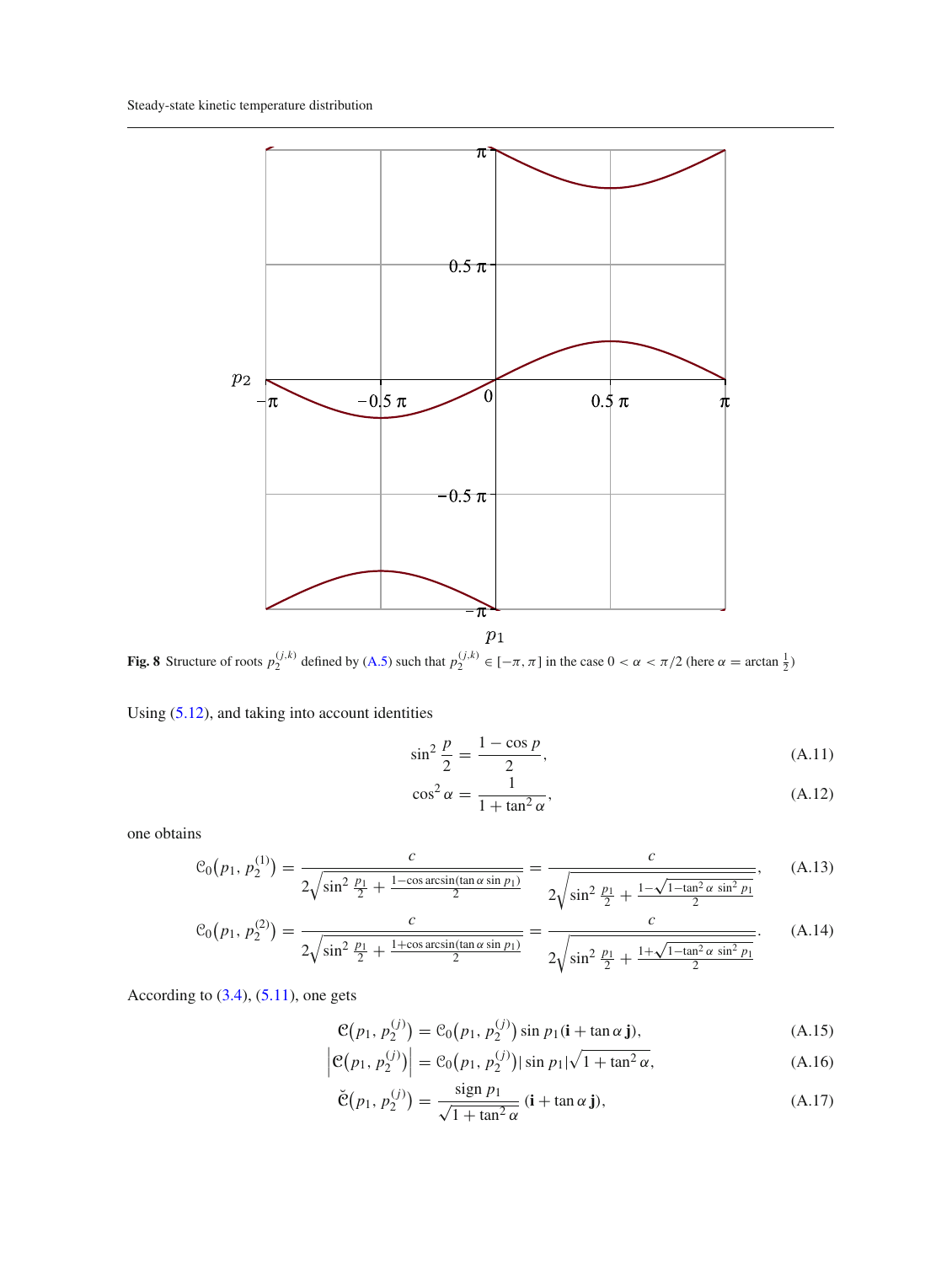$$
\mathbf{x} = x_1(\mathbf{i} + \tan \alpha \mathbf{j}),\tag{A.18}
$$

$$
\mathbf{x} \cdot \check{\mathbf{C}}(p_1, p_2^{(j)}) = x_1 \operatorname{sign} p_1 \sqrt{1 + \tan^2 \alpha},\tag{A.19}
$$

$$
\frac{\left|\mathbf{x} \cdot \check{\mathbf{C}}(p_1, p_2^{(j)})\right|}{\left|\mathbf{C}(p_1, p_2^{(j)})\right|} = \left|\frac{x_1}{\sin p_1 \mathbf{C}_0(p_1, p_2^{(j)})}\right|,\tag{A.20}
$$

$$
|\mathbf{x}| = \sqrt{x_1^2 + x_2^2} = |x_1|\sqrt{1 + \tan^2 \alpha},
$$
\n(A.21)

$$
|\mathbf{x}| |\cos \alpha| = |x_1|,\tag{A.22}
$$

where  $j = 1, 2$ . Finally, substituting these expressions in Eq.  $(A.8)$  and simplifying of expression obtained, results in the formula for the solution in the solution in the integral form:

$$
T = T_1 + T_2 = \frac{\bar{\chi}_0}{4\pi^2|x_1|} \sum_{j=1}^2 \int_0^\pi \frac{\exp\left(-\eta \left|\frac{x_1}{\sin p_1 \cos(p_1, p_2^{(j)})}\right|\right)}{\cos(p_1, p_2^{(j)})\sqrt{1 - \tan^2 \alpha \sin^2 p_1}} dp_1,
$$
(A.23)

# **B** Calculation of the steady-state solution in the particular case  $\alpha = 0$

In the case under consideration, due to  $(A.5)$  one has

$$
p_2^{(1,0)} = 0,
$$
  
\n
$$
p_2^{(2,0)} = \pi, \qquad p_2^{(2,-1)} = -\pi.
$$
\n(B.1)

Since in the case  $p = p_2$  the roots lie at the boundaries of the interval  $[-\pi, \pi]$ , we take the corresponding contributions multiplied by 1/2. Since these contributions are equal to each other, we can put

$$
p_2^{(1)} = 0,
$$
  
\n
$$
p_2^{(2)} = \pi
$$
 (B.2)

and use the formulas obtained above. According to Eqs. [\(A.13\)](#page-16-0) and [\(A.14\)](#page-16-0), one gets

$$
\mathcal{C}_0(p_1, p_2^{(1)}) = \frac{c}{2|\sin\frac{p_1}{2}|},\tag{B.3}
$$

$$
\mathcal{C}_0(p_1, p_2^{(2)}) = \frac{c}{2\sqrt{\sin^2\frac{p_1}{2} + 1}},\tag{B.4}
$$

Thus,

$$
T_1 = \frac{\bar{\chi}_0}{4\pi^2 |x_1|} \int_0^{\pi} \frac{2}{c} \left| \sin \frac{p_1}{2} \right| \exp \left( -\frac{\eta |x_1|}{c \left| \cos \frac{p_1}{2} \right|} \right) dp_1 = \frac{\bar{\chi}_0}{\pi^2 |x_1| c} \int_0^{\pi/2} \sin y \exp \left( -\frac{\eta |x_1|}{c \cos y} \right) dy. \quad (B.5)
$$

Let  $\gamma = \frac{1}{\cos y}$ . One has

$$
d\gamma = \frac{\sin y}{\cos^2 y} dy = \gamma^2 \sin y dy,
$$
 (B.6)

and, therefore,

$$
T_1 = \frac{\bar{\chi}_0}{\pi^2 |x_1|c} \int_1^\infty \gamma^{-2} \exp\left(-\frac{\eta |x_1|\gamma}{c}\right) d\gamma = \frac{\bar{\chi}_0}{\pi^2 |x_1|c} \left(\exp\left(-\frac{\eta |x_1|}{c}\right) - \frac{\eta |x_1|}{c} E_1\left(\frac{\eta |x_1|}{c}\right)\right), \quad (B.7)
$$

$$
E_1(z) = \int_1^\infty \frac{\exp(-\gamma z)}{\gamma} d\gamma, \quad \text{Re}(z) > 0 \tag{B.8}
$$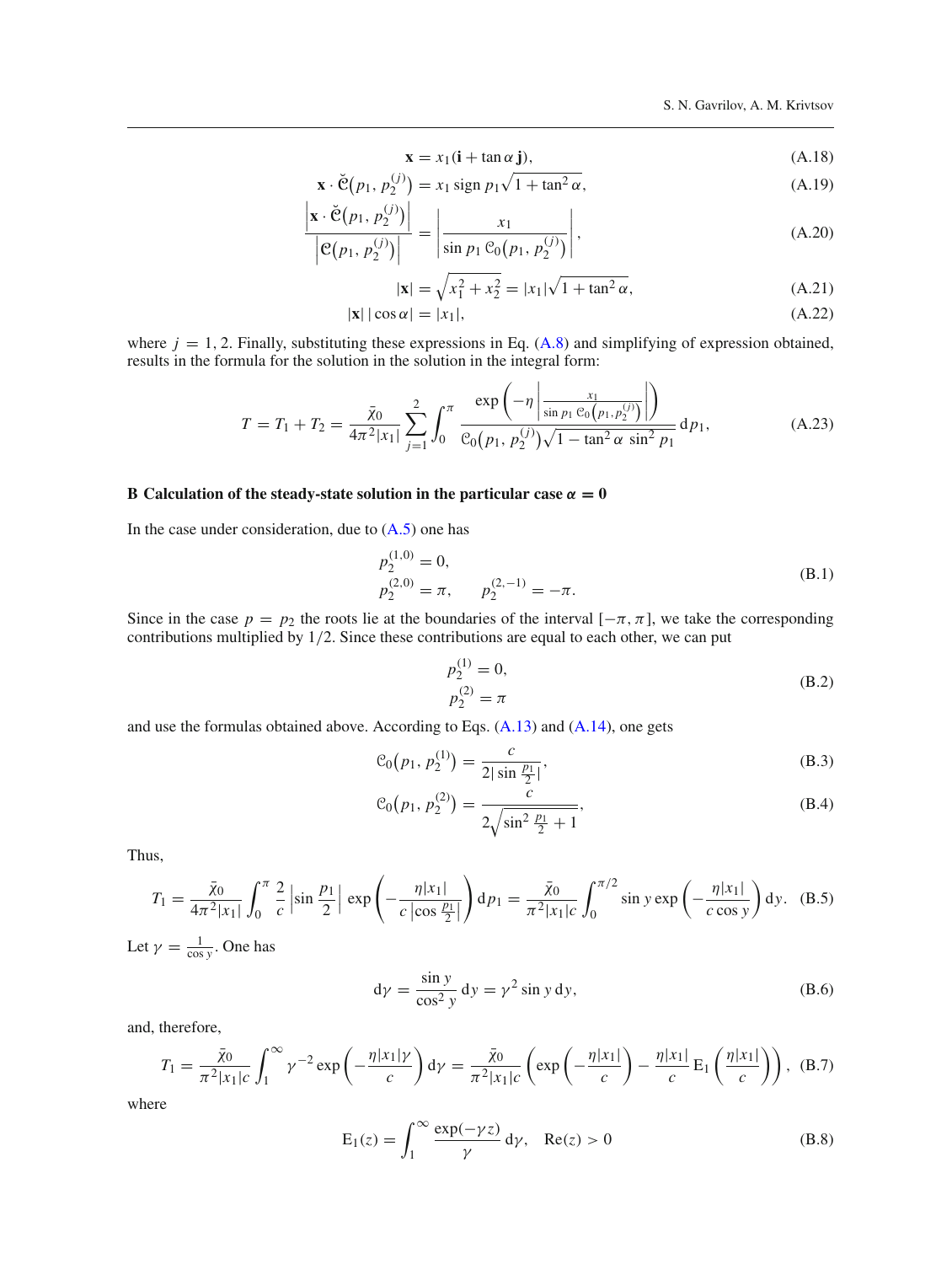is the exponential integral  $[76]$ . For  $T_2$ , one gets the solution in the integral form

$$
T_2 = \frac{\bar{\chi}_0}{2\pi^2 |x_1|c} \int_0^\pi \sqrt{\sin^2 \frac{p_1}{2} + 1} \exp\left(-\frac{2\eta |x_1|\sqrt{\sin^2 \frac{p_1}{2} + 1}}{c \sin p_1}\right) dp_1.
$$
 (B.9)

#### **References**

- <span id="page-18-0"></span>1. Chang, C., Okawa, D., Garcia, H., Majumdar, A., Zettl, A.: Breakdown of Fourier's law in nanotube thermal conductors. Phys. Rev. Lett. **101**(7), 075,903 (2008)
- <span id="page-18-11"></span>2. Xu, X., Pereira, L., Wang, Y., Wu, J., Zhang, K., Zhao, X., Bae, S., Bui, C., Xie, R., Thong, J., Hong, B., Loh, K., Donadio, D., Li, B., Özyilmaz, B.: Length-dependent thermal conductivity in suspended single-layer graphene. Nat. Commun. **5**, 15  $(2014)$
- 3. Hsiao, T., Huang, B., Chang, H., Liou, S., Chu, M., Lee, S., Chang, C.: Micron-scale ballistic thermal conduction and suppressed thermal conductivity in heterogeneously interfaced nanowires. Phys. Rev. B **91**(3), 035,406 (2015)
- 4. Cahill, D., Ford, W., Goodson, K., Mahan, G., Majumdar, A., Maris, H., Merlin, R., Phillpot, S.: Nanoscale thermal transport. J. Appl. Phys. **93**(2), 793–818 (2003)
- 5. Liu, S., Xu, X., Xie, R., Zhang, G., Li, B.: Anomalous heat conduction and anomalous diffusion in low dimensional nanoscale systems. Eur. Phys. J. B **85**(337), 075204 (2012)
- <span id="page-18-1"></span>6. Chang, C.: Experimental probing of non-Fourier thermal conductors. In: Lepri, S. (ed.) Thermal Transport in Low Dimensions: From Statistical Physics to Nanoscale Heat Transfer. Lecture Notes in Physics, vol. 921, pp. 305–338. Springer, Berlin (2016)
- <span id="page-18-3"></span><span id="page-18-2"></span>7. Lepri, S., Livi, R., Politi, A.: Thermal conduction in classical low-dimensional lattices. Phys. Rep. **377**(1), 1–80 (2003) 8. Spohn, H.: Fluctuating hydrodynamics approach to equilibrium time correlations for an harmonic chains. In: Lepri, S. (ed.) Thermal Transport in Low Dimensions: From Statistical Physics to Nanoscale Heat Transfer. Lecture Notes in Physics, pp. 107–158. Springer, Berlin (2016)
- <span id="page-18-4"></span>9. Hoover, W., Hoover, C.: Simulation and Control of Chaotic Nonequilibrium Systems. World Scientific, Singapore (2015)
- <span id="page-18-8"></span>10. Daly, B., Maris, H., Imamura, K., Tamura, S.: Molecular dynamics calculation of the thermal conductivity of superlattices. Phys. Rev. B **66**(2), 024,301 (2002)
- 11. Krivtsov, A.: From nonlinear oscillations to equation of state in simple discrete systems. Chaos Solitons Fractals **17**(1), 79–87 (2003)
- 12. Berinskii, I.: Elastic networks to model auxetic properties of cellular materials. Int. J. Mech. Sci. **115**, 481–488 (2016)
- 13. Kuzkin, V., Krivtsov, A., Podolskaya, E., Kachanov, M.: Lattice with vacancies: elastic fields and effective properties in frameworks of discrete and continuum models. Philos. Mag. **96**(15), 1538–1555 (2016)
- 14. Berinskii, I., Krivtsov, A.: Linear oscillations of suspended graphene. In: Altenbach H,Mikhasev GI (eds) Shell andMembrane Theories in Mechanics and Biology, pp. 99–107. Springer, Berlin (2015)
- <span id="page-18-5"></span>15. Berinskii, I., Krivtsov, A.: A hyperboloid structure as a mechanical model of the carbon bond. Int. J. Solids Struct. **96**, 145–152 (2016)
- <span id="page-18-6"></span>16. Bonetto, F., Lebowitz, J., Rey-Bellet, L.: Fourier's law: a challenge to theorists. In: Fokas, A., Grigoryan, A., Kibble, T., Zegarlinski, B. (eds.) Mathematical Physics 2000. World Scientific, Singapore (2000)
- 17. Lepri, S., Livi, R., Politi, A.: On the anomalous thermal conductivity of one-dimensional lattices. Europhys. Lett. **43**(3), 271 (1998)
- 18. Dhar, A.: Heat transport in low-dimensional systems. Adv. Phys. **57**(5), 457–537 (2008)
- 19. Rieder, Z., Lebowitz, J., Lieb, E.: Properties of a harmonic crystal in a stationary nonequilibrium state. J. Math. Phys. **8**(5), 1073–1078 (1967)
- 20. Allen, K., Ford, J.: Energy transport for a three-dimensional harmonic crystal. Phys. Rev. **187**(3), 1132 (1969)
- 21. Nakazawa, H.: On the lattice thermal conduction. Progr. Theoret. Phys. Suppl. **45**, 231–262 (1970)
- 22. Lee, L., Dhar, A.: Heat conduction in a two-dimensional harmonic crystal with disorder. Phys. Rev. Lett. **95**(9), 094,302 (2005)
- 23. Kundu, A., Chaudhuri, A., Roy, D., Dhar, A., Lebowitz, J., Spohn, H.: Heat conduction and phonon localization in disordered harmonic crystals. Europhys. Lett. **90**(4), 40,001 (2010)
- 24. Dhar, A., Saito, K.: Heat transport in harmonic systems. In: Lepri, S. (ed.) Thermal Transport in Low Dimensions: From Statistical Physics to Nanoscale Heat Transfer. Lecture Notes in Physics, vol. 921, pp. 39–106. Springer, Berlin (2016)
- 25. Bernardin, C., Kannan, V., Lebowitz, J., Lukkarinen, J.: Harmonic systems with bulk noises. J. Stat. Phys. **146**(4), 800–831 (2012)
- 26. Freitas, N., Paz, J.: Analytic solution for heat flow through a general harmonic network. Phys. Rev. E **90**(4), 042,128 (2014)
- 27. Freitas, N., Paz, J.: Erratum: analytic solution for heat flow through a general harmonic network. Phys. Rev. E **90**(6), 069,903 (2014)
- 28. Hoover, W., Hoover, C.: Hamiltonian thermostats fail to promote heat flow. Commun. Nonlinear Sci. Numer. Simul. **18**(12), 3365–3372 (2013)
- <span id="page-18-7"></span>29. Lukkarinen, J., Marcozzi, M., Nota, A.: Harmonic chain with velocity flips: thermalization and kinetic theory. J. Stat. Phys. **165**(5), 809–844 (2016)
- <span id="page-18-9"></span>30. Le-Zakharov, A., Krivtsov, A.: Molecular dynamics investigation of heat conduction in crystals with defects. Doklady Phys. **53**(5), 261–264 (2008)
- <span id="page-18-10"></span>31. Gendelman, O., Shvartsman, R., Madar, B., Savin, A.: Nonstationary heat conduction in one-dimensional models with substrate potential. Phys. Rev. E **85**(1), 011,105 (2012)
- 32. Tsai, D., MacDonald, R.: Molecular-dynamical study of second sound in a solid excited by a strong heat pulse. Phys. Rev. B **14**(10), 4714 (1976)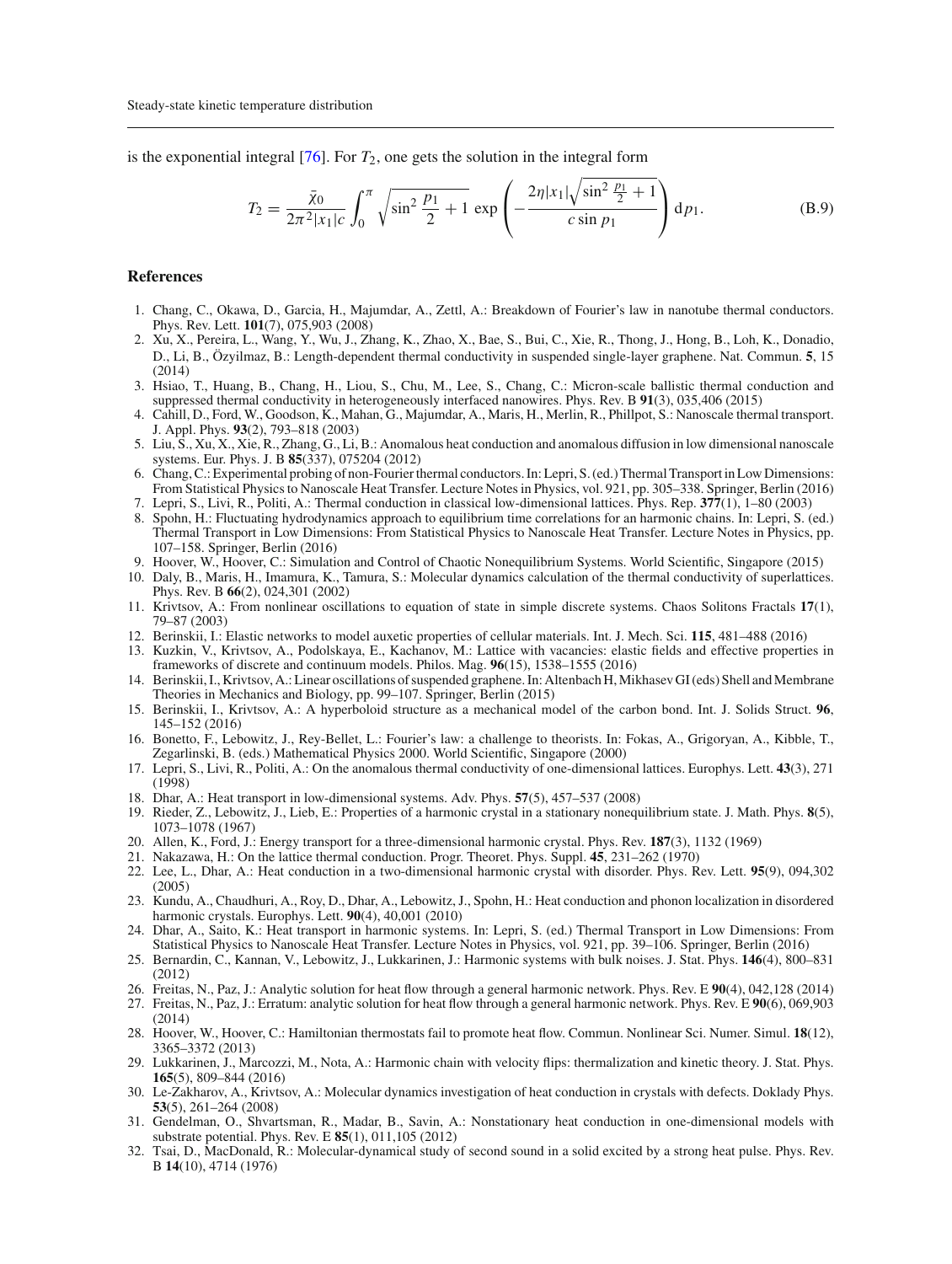- 33. Ladd, A., Moran, B., Hoover, W.: Lattice thermal conductivity: a comparison of molecular dynamics and anharmonic lattice dynamics. Phys. Rev. B **34**(8), 5058 (1986)
- 34. Volz, S., Saulnier, J.B., Lallemand, M., Perrin, B., Depondt, P., Mareschal, M.: Transient Fourier-law deviation by molecular dynamics in solid argon. Phys. Rev. B **54**(1), 340 (1996)
- 35. Gendelman, O., Savin, A.: Nonstationary heat conduction in one-dimensional chains with conserved momentum. Phys. Rev. E **81**(2), 020,103 (2010)
- <span id="page-19-0"></span>36. Guzev, M.: The exact formula for the temperature of a one-dimensional crystal. Far East. Math. J. **18**(1), 39–47 (2018)
- <span id="page-19-1"></span>37. Krivtsov, A.: Energy oscillations in a one-dimensional crystal. Doklady Phys. **59**(9), 427–430 (2014)
- <span id="page-19-7"></span>38. Krivtsov, A.: Heat transfer in infinite harmonic one-dimensional crystals. Doklady Phys. **60**(9), 407–411 (2015)
- <span id="page-19-2"></span>39. Krivtsov, A.: The ballistic heat equation for a one-dimensional harmonic crystal. In: Altenbach, H., et al. (eds.) Dynamical Processes in Generalized Continua and Structures, Advanced Structured Materials 103, pp. 345–358. Springer, Berlin (2019). [https://doi.org/10.1007/978-3-030-11665-1\\_19](https://doi.org/10.1007/978-3-030-11665-1_19)
- <span id="page-19-3"></span>40. Chandrasekharalah, D.: Thermoelasticity with second sound: a review. Appl. Mech. Rev. **39**(3), 355 (1986)
- 41. Tzou, D.: Macro-to Microscale Heat Transfer: The Lagging Behavior. Wiley, New York (2014)
- 42. Cattaneo, C.: Sur une forme de l'équation de la chaleur éliminant le paradoxe d'une propagation instantanée. Comptes Rendus de L'Academie des Sci. **247**(4), 431–433 (1958)
- <span id="page-19-4"></span>43. Vernotte, P.: Les paradoxes de la théorie continue de léquation de la chaleur. Comptes Rendus de L'Academie des Sci. **246**(22), 3154–3155 (1958)
- <span id="page-19-5"></span>44. Sokolov, A., Krivtsov, A., Müller, W.: Localized heat perturbation in harmonic 1D crystals: solutions for the equation of anomalous heat conduction. Phys. Mesomech. **20**(3), 305–310 (2017)
- 45. Krivtsov, A., Sokolov, A., Müller, W., Freidin, A.: One-dimensional heat conduction and entropy production. In: dell'Isola, F., Eremeyev, V., Porubov, A. (eds.) Advances in Mechanics of Microstructured Media and Structures, pp. 197–213. Springer, Berlin (2018)
- <span id="page-19-6"></span>46. Sokolov, A., Krivtsov, A., Müller, W., Vilchevskaya, E.: Change of entropy for the one-dimensional ballistic heat equation: sinusoidal initial perturbation. Phys. Rev. E **99**, 042,107 (2019). <https://doi.org/10.1103/PhysRevE.99.042107>
- <span id="page-19-8"></span>47. Babenkov, M., Krivtsov, A., Tsvetkov, D.: Energy oscillations in a one-dimensional harmonic crystal on an elastic substrate. Phys. Mesomech. **19**(3), 282–290 (2016)
- <span id="page-19-11"></span>48. Kuzkin, V., Krivtsov, A.: An analytical description of transient thermal processes in harmonic crystals. Phys. Solid State **59**(5), 1051–1062 (2017)
- 49. Kuzkin, V., Krivtsov, A.: High-frequency thermal processes in harmonic crystals. Doklady Phys. **62**(2), 85–89 (2017)
- <span id="page-19-12"></span>50. Kuzkin, V., Krivtsov, A.: Fast and slow thermal processes in harmonic scalar lattices. J. Phys. Condens Matter **29**(50), 505,401 (2017)
- <span id="page-19-9"></span>51. Murachev, A., Krivtsov, A., Tsvetkov, D.: Thermal echo in a finite one-dimensional harmonic crystal. J. Phys. Condens. Matter **31**(9), 095,702 (2019). <https://doi.org/10.1088/1361-648X/aaf3c6>
- <span id="page-19-10"></span>52. Podolskaya, E., Krivtsov, A., Tsvetkov, D.: Anomalous heat transfer in one-dimensional diatomic harmonic crystal. Mater. Phys. Mech. **40**, 172–180 (2018)
- <span id="page-19-13"></span>53. Gavrilov, S., Krivtsov, A., Tsvetkov, D.: Heat transfer in a one-dimensional harmonic crystal in a viscous environment subjected to an external heat supply. Continuum Mech. Thermodyn. **31**, 255–272 (2019). [https://doi.org/10.1007/s00161-](https://doi.org/10.1007/s00161-018-0681-3) [018-0681-3](https://doi.org/10.1007/s00161-018-0681-3)
- <span id="page-19-14"></span>54. Mielke, A.: Macroscopic behavior of microscopic oscillations in harmonic lattices via Wigner–Husimi transforms. Arch. Rational Mech. Anal. **181**(3), 401–448 (2006)
- <span id="page-19-29"></span>55. Harris, L., Lukkarinen, J., Teufel, S., Theil, F.: Energy transport by acoustic modes of harmonic lattices. SIAM J. Math. Anal. **40**(4), 1392–1418 (2008)
- 56. Savin, A., Zolotarevskiy, V., Gendelman, O.: Normal heat conductivity in two-dimensional scalar lattices. Europhys. Lett. **113**(2), 24,003 (2016)
- <span id="page-19-15"></span>57. Nishiguchi, N., Kawada, Y., Sakuma, T.: Thermal conductivity in two-dimensional monatomic non-linear lattices. J. Phys. Condens. Matter **4**(50), 10,227 (1992)
- <span id="page-19-16"></span>58. Kuzkin, V.A.: Thermal equilibration in infinite harmonic crystals. Continuum Mech. Thermodyn. (2019). [https://doi.org/10.](https://doi.org/10.1007/s00161-019-00758-2) [1007/s00161-019-00758-2](https://doi.org/10.1007/s00161-019-00758-2)
- <span id="page-19-17"></span>59. Kloeden, P., Platen, E.: Numerical Solution of Stochastic Differential Equations. Springer, Berlin (1999)
- <span id="page-19-18"></span>60. Stepanov, S.: Stochastic World. Springer, Berlin (2013)
- <span id="page-19-19"></span>61. Langevin, P.: Sur la théorie du mouvement brownien. Comptes Rendus de L'Academie des Sci. **146**(530–533), 530 (1908)
- <span id="page-19-20"></span>62. Lemons, D., Gythiel, A.: Paul Langevin's 1908 paper "On the theory of Brownian motion" ["Sur la théorie du mouvement brownien"]. CR Acad. Sci.(Paris) 146, 530–533 (1908)]. Am. J. Phys. **65**(11), 1079–1081 (1997)
- <span id="page-19-21"></span>63. Krivtsov, A.: Dynamics of heat processes in one-dimensional harmonic crystals. In: Problems of Mathematical Physics and Applied Mathematics: Proceedings of the Seminar in Honor of Prof. E.A. Tropp's 75th Anniversary, pp. 63–81. Ioffe Institute, St. Petersburg (2016) (**in Russian**)
- <span id="page-19-22"></span>64. Wang, M., Uhlenbeck, G.: On the theory of the Brownian motion II. Rev. Modern Phys. **17**(2–3), 323 (1945)
- <span id="page-19-23"></span>65. Vladimirov, V.: Equations of Mathematical Physics. Marcel Dekker, New York (1971)
- <span id="page-19-24"></span>66. Lepri, S., Mejía-Monasterio, C., Politi, A.: Nonequilibrium dynamics of a stochastic model of anomalous heat transport. J. Phys. A **43**(6), 065,002 (2010)
- <span id="page-19-25"></span>67. Nayfeh, A.: Perturbation Methods. Wiley, New York (2008)
- <span id="page-19-26"></span>68. Kevorkian, J., Cole, J.: Multiple Scale and Singular Perturbation Methods. Springer, Berlin (2012)
- <span id="page-19-27"></span>69. Fedoryuk, M.: The Saddle-Point Method. Nauka, Moscow (1977). In Russian
- <span id="page-19-28"></span>70. Jones, E., Oliphant, T., Peterson, P., et al.: SciPy: Open source scientific tools for Python. [http://www.scipy.org/.](http://www.scipy.org/) Accessed 10 Jan 2019
- <span id="page-19-30"></span>71. Giannoulis, J., Herrmann, M., Mielke, A.: Continuum descriptions for the dynamics in discrete lattices: derivation and justification. In: Mielke, A. (ed.) Analysis, Modeling and Simulation of Multiscale Problems, pp. 435–466. Springer, Berlin  $(2006)$